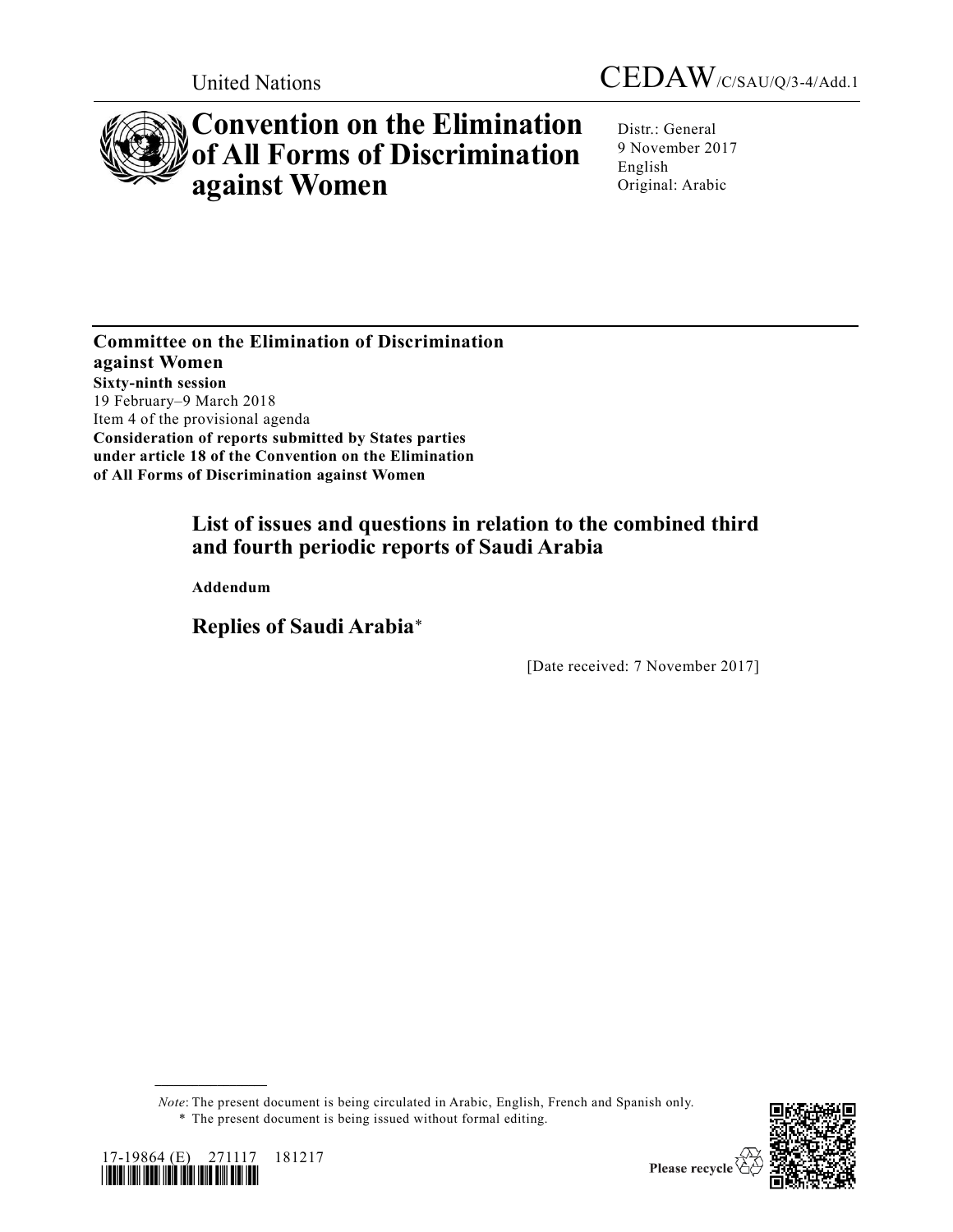#### **Introduction**

1. This document contains the replies and comments of the Kingdom of Saudi Arabia concerning the list of issues and questions raised by the Committee on the Elimination of All Forms of Discrimination against Women<sup>1</sup> in document CEDAW/C/SAU/Q/3–4, dated 31 July 2017. Numerous legislative and procedural measures designed to promote human rights principles and safeguards, including the rights guaranteed by the Convention, have been adopted and will be reviewed in the course of replying to the list of issues and questions. The Kingdom's replies to the list of issues and questions follow below in the same order as in the document.

# **Reply to paragraph 1 of the list of issues and questions**

2. The Kingdom of Saudi Arabia applies the principle of separation of powers and cooperation among them in order to realize justice, equality and other principles relating to human rights. The Basic Law of Governance promulgated by Royal Order No. A/90 of 27 Sha'ban A.H. 1412 (20 March A.D. 1992) established the authorities of the State, with article 44 thereof providing that: "The authorities of the State comprise: the judicial authority; the executive authority; the regulatory authority. These authorities shall cooperate in the performance of their functions in accordance with this and other laws. The King is the ultimate arbiter of these authorities."

3. With regard to the role of non-State actors, a number of awareness programmes have been introduced with the aim of widening knowledge about the Convention. These programs have included conferences, seminars, workshops and training courses for the general public and targeted programmes for judges, prosecutors, law enforcement officials, lawyers and representatives of civil society institutions. The Ministry of Islamic Affairs, Endowments and Guidance instructs mosque preachers and imams to raise awareness of human rights, including women's rights, from their pulpits.

#### **Reply to paragraph 2 of the list of issues and questions**

4. The Kingdom's laws work together to prohibit discrimination against women, one of the consequences of such discrimination being that it lessens or hampers recognition of women's human rights. Having being ratified by the Kingdom pursuan t to Royal Order No. M/25 of 28 Jumada I A.H. 1421 (28 August A.D. 2000), the Convention became part of its domestic law and those of its provisions by which the Kingdom is bound acquired the same status as that law, in that the legal instrument of accession to the Convention (royal decree) is the same as the instrument by which the Kingdom's laws are promulgated. Article 70 of the Basic Law of Governance provides that: "Laws, treaties, international conventions and concession agreements shall be promulgated and amended by royal decree."

#### **Reply to paragraph 3 of the list of issues and questions**

5. In the Kingdom of Saudi Arabia, the review of existing human rights laws and the proposal of new bills of law is a continuous process based on how the human rights situation is affected by shifts in present-day circumstances and progress in development. This is particularly so now that the Kingdom, as part of its Vision 2030 approved by Cabinet Decision No. 308 of 18 Rajab A.H. 1437 (25 April A.D. 2016), is working to bring about wide reform in all areas and at all levels, including in its legislative, administrative, judicial and other structures. The Shura Council, in accordance with the Shura Council Act promulgated by Royal Order No. 91 of 27 Sha'ban A.H. 1412 (2 March A.D. 1992), together with the government bodies

**\_\_\_\_\_\_\_\_\_\_\_\_\_\_\_\_\_\_**

<sup>&</sup>lt;sup>1</sup> Hereinafter referred to as "the Convention".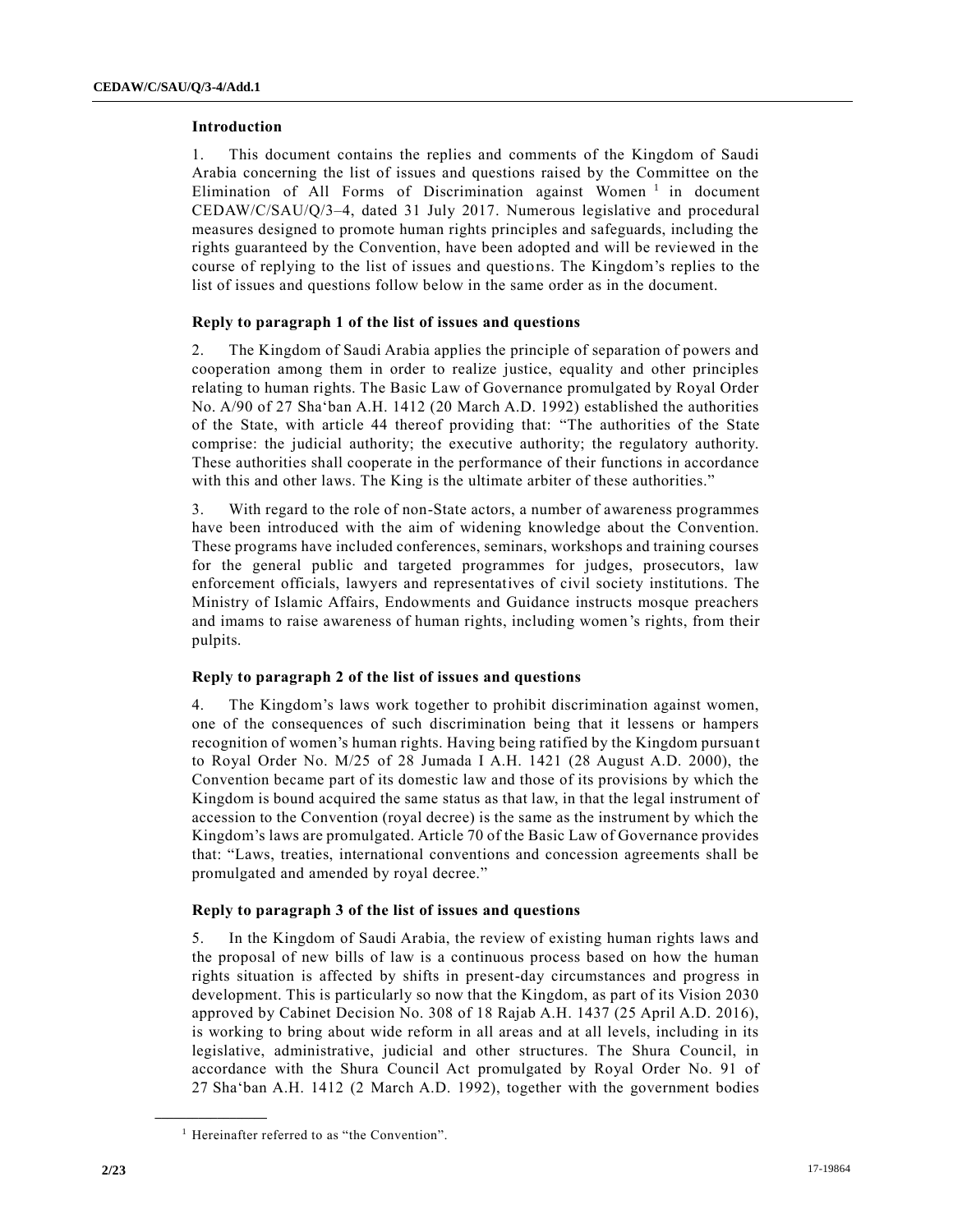whose functions relate to human rights or to specific areas thereof, review existing laws and propose new bills of law as required in order to protect and promote human rights on the ground. A compendium of judicial decisions is currently being prepared in accordance with Royal Order No. A/20 of 7 Safar A.H. 1436 (29 November A.D. 2014), which provided for the establishment of a legal committee to undertake that task. Consisting of binding decisions, the compendium includes a chapter on personal status. The Code of Criminal Procedure promulgated by Royal Order No. M/2 of 22 Muharram A.H. 1435 (25 November A.D. 2013) is also being reviewed at the present time and several bills of law are under consideration, including in particular one on juveniles and another on abuse of power. The compendium of judicial decisions referred to in paragraph 4 is likewise under consideration.

6. In accordance with its Statute, promulgated by Cabinet Decision No. 207 of 8 Sha'ban A.H. 1426 (12 September A.D. 2005), as amended by Cabinet Decision No. 237 of 5 Jumada I A.H. 1437 (14 March A.D. 2016), the Human Rights Commission gives an opinion on bills of law relating to human rights, reviews existing laws, and proposes amendments thereto. A number of royal and supreme orders relating directly or indirectly to women's rights have been promulgated, most notably as follows:

# **§ Supreme Order No. 33322 of 21 Rajab A.H. 1438 (18 April A.D. 2017), which includes the following directives:**

- All government entities shall refrain from requesting a woman to obtain a person's permission for them to provide services to her or conclude procedures for her;
- Government entities shall take the necessary action to provide appropriate transport for their female workers, where possible;
- Employers shall provide transport for female workers, as required under the Labour Code;
- Support shall be provided to the Human Rights Commission for instituting programmes designed to increase the visibility of the international conventions to which the Kingdom has acceded, specifically through a comprehensive plan for raising awareness of women's rights, the media and educational and training institutions, in cooperation with the relevant authorities;
- Entities offering services for women shall disseminate directives and information concerning the related procedures on their official websites.
- **§ Supreme Order No. 27808 of 16 Jumada II A.H. 1438 (15 March A.D. 2017), concerning a study of domestic violence cases, best procedures for dealing with cases relating to guardianship and custody, and the appropriateness of them continuing to be exercised by either parent. The Order contains a number of directives on the subject, in particular with respect to:**
	- Instructing the Supreme Court to expedite promulgation of the judicial principles relating to cases of domestic violence in general, whether in the criminal or personal status courts, so as to attain various goals, including those of achieving the interest of children and protecting them from harm; minimizing any discrepancy among judges in their decisions; laying down basic criteria for decisions; and helping judges to identify the party most suitable to take custody of a child;
	- Reviewing relevant laws and proposing appropriate amendments thereto so as to regulate work and facilitate procedures in cases involving custody, guardianship and domestic violence;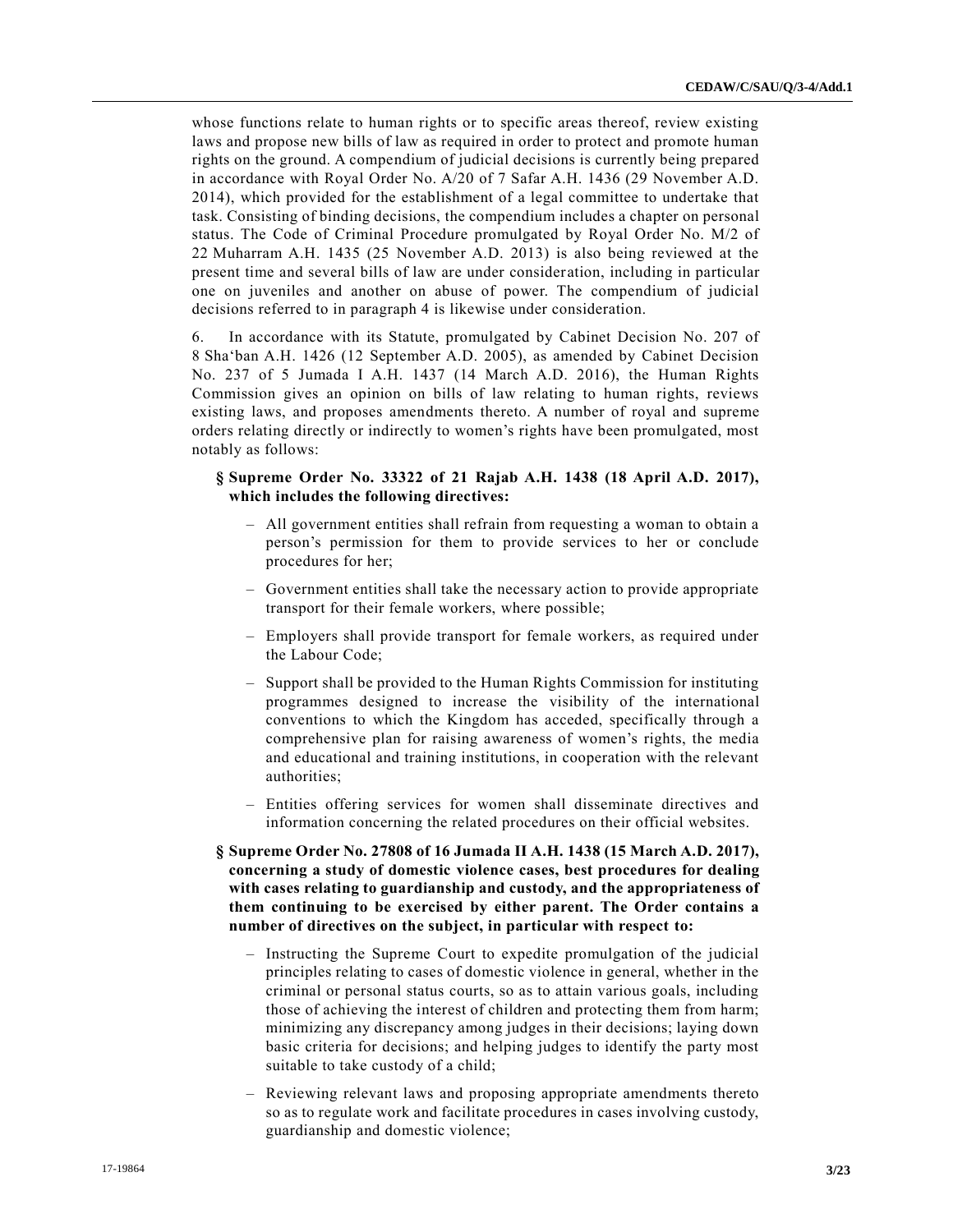- Preparing and regularly updating, on the basis of case law, guidance on raising awareness of domestic violence issues in general, and of custody and other related issues, in order to inform judges and other interested persons and enhance the legal culture within society;
- Continuing to implement training plans for judges; increase specializ ed comprehensive training programmes covering the sharia-related, legal, social and psychological aspects of domestic violence and other relevant issues; and train personal status experts and staff working in court-based social services offices;
- Organizing programmes for judges throughout the Kingdom, in conjunction with the relevant entities, in order to familiarize them with the Abuse Protection Act promulgated by Royal Decree No. M/52 of 15 Dhu al-Qidah A.H. 1434 (21 September A.D. 2013), the Child Protection Act promulgated by Royal Decree No. M/14 of 3 Safar A.H. 1436 (25 November A.D. 2013), together with its implementing regulation, and other relevant laws, regulations and directives; and holding special panel discussions concerning the substantive and procedural aspects vis-à-vis the mechanism for improving the judicial process;
- Holding in towns and governorates regular joint gatherings and meetings of courts, relevant government organs (Ministry of Health, Ministry of Labour and Social Development, Public Security and others) and likewise relevant charitable and private associations so that they can coordinate and forge effective partnerships for assisting courts with the aim of speeding up their work and enhancing the quality of their decisions; preparing and continuously updating — in the light of that coordination — a guide to the government, charitable and private bodies from which courts may seek assistance in assessing the health-related, psychological and social circumstances of parties to proceedings; and setting out the tasks of each body;
- Coordinating with the Ministry of Finance to ensure that public courts, personal status courts and criminal courts have adequate support from researchers, social workers and psychologists able to provide professional advice to judges hearing cases involving domestic violence, custody or guardianship.
- **§ Cabinet Decision No. 679 of 15 Dhu al-Qidah A.H. 1438 (7 September A.D. 2017) approving the Statute of the Maintenance Fund** with the aim of guaranteeing that maintenance is paid to recipients without delay, as provided for in article 3 of the Statute. Under article 4 of the Statute, the Fund is responsible for the payment of an award of maintenance to the person concerned where, in cases other than insolvency, the award has not been implemented; for the payment of maintenance ordered by a court to a person whose claim is still pending before it; and for the payment of temporary maintenance to a recipient before any maintenance has been awarded, with the proviso that the Fund is to retrieve the amounts payable to the recipient under the award. If it is decided to refuse maintenance, recipients must return the amounts paid to them from the Fund within two months of the date when the decision becomes final.
- § **Supreme Order of 6 Muharram A.H. 1439 (26 September A.D. 2017) approving application of the provisions of the Traffic Act and its implementing regulation, including the issuance of driving licences to males and females alike.** This Order, as stated therein, will be implemented as from 10 Shawwal A.H. 1439 (24 June A.D. 2018).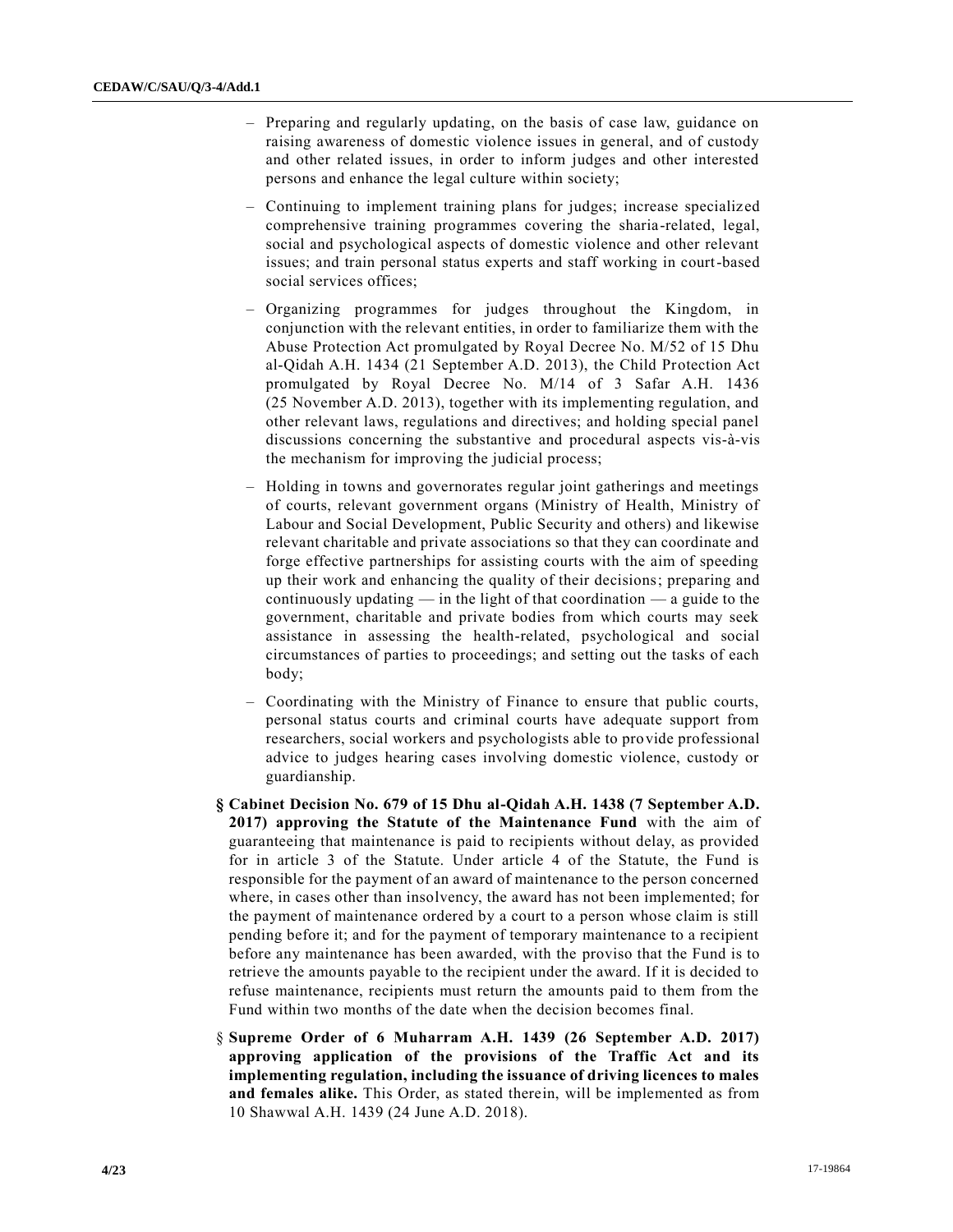**§ Supreme Order No. 906 of 6 Muharram A.H. 1439 (26 September A.D. 2017) concerning the preparation of a bill of law on harassment for submission within 60 days.** This bill builds on the Kingdom's efforts to codify discretionary offences by promulgating criminal laws in which such offences are characterized and appropriate penalties prescribed for their commission. Harassment is a criminal offence under the Islamic sharia from which the Kingdom derives all its laws.

7. The Kingdom has no laws featuring male guardianship over women, guardianship or tutorship in their title. Women enjoy the rights mentioned in paragraph 3 of the list of issues and questions without having to obtain anyone's permission. As to marriage and divorce, they are personal status matters governed by the Islamic sharia, as was indicated in the report.

#### **Reply to paragraph 4 of the list of issues and questions**

8. The Kingdom constantly appraises the fulfilment of its obligations under the human rights conventions to which it is a party, including the Convention on the Elimination of All Forms of Discrimination against Women. In so doing, it reviews the reservations it has expressed to such conventions. During previous reviews, it transpired that those reservations had no practical impact on the purposes and objectives of the provisions of the Convention. In addition, several measures have been taken to promote the rights enunciated in some of the reserved provisions of the Convention, most notably the promulgation of Cabinet Decision No. 406 of 27 Dhu al-Hijjah A.H. 1433 (12 November A.H. 2012) referred to in paragraph 23 of the report.

# **Reply to paragraph 5 of the list of issues and questions**

9. The Kingdom affirms that the military operations within the framework of the coalition in support of legitimacy in Yemen, which began in 2015, are in full conformity with the rules of international humanitarian law and international human rights law. During the conflict, the forces of the coalition in support of legitimacy have not only avoided civilians, especially children and women, and civilian objects, but have also taken it upon themselves to protect them from the flagrant violations committed by the Houthi militias and Saleh forces, including indiscriminate attacks, killings, torture, enforced disappearances, forced evacuations, blockading and the involvement of children in armed conflict.

10. The forces of the coalition in support of legitimacy have imposed strict rules of engagement in accordance with the principles and provisions of international humanitarian law, in which respect the principal mechanisms and procedures are as follows:

- § Military targets are identified in stages, starting with the choice of target, which is examined and established as a military target by way of various sources to ensure that errors in the targeting mechanism are prevented.
- § The list of prohibited sites and sites that it is forbidden to target is continually refined and includes sites with a civilian presence, places of worship, premises of international institutions and organizations, and archaeological sites. This list is constantly updated and circulated to all forces of the coa lition in support of legitimacy to ensure that all those concerned are fully aware of it.
- § Legal advisors are embedded in the planning and targeting units in order to study and approve proposed targets. No site is targeted until after it has been established as legitimate and consistent with the provisions of international humanitarian law.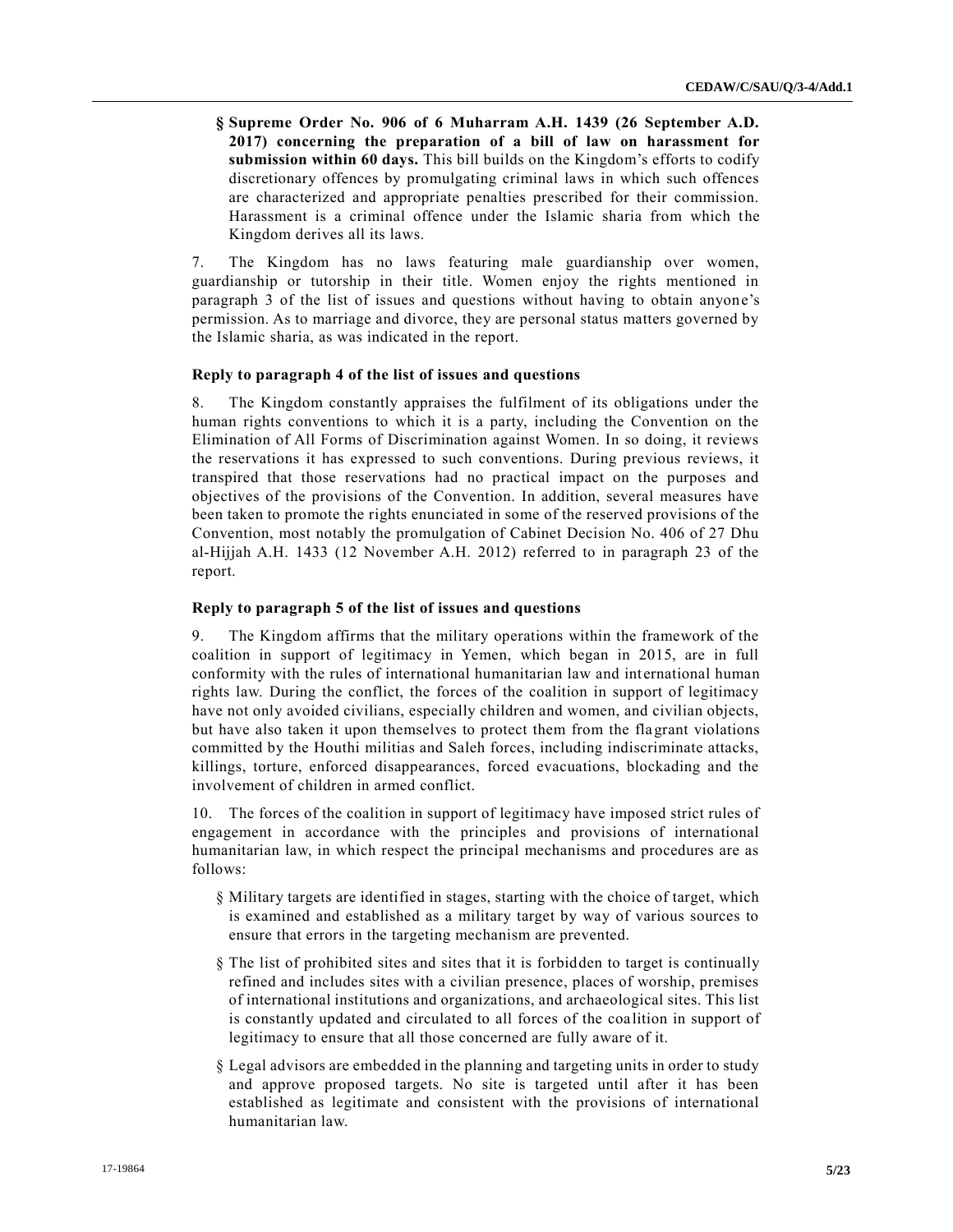§ In areas where there are military targets, warning leaflets are dropped prior to targeted operations as a precautionary measure to ensure that there are no civilians in the vicinity.

11. The forces of the coalition in support of legitimacy in Yemen have also established an independent incidents assessment team to investigate all allegations concerning the targeting of civilians, civilian installations and humanitarian organizations during their military operations. The team recently announced the findings of its investigation into a number of allegations, which were then reported at press conferences. The forces of the coalition in support of legitimacy in Yemen have furthermore devoted utmost attention to relief and humanitarian operations. An evacuation and humanitarian operations unit has been established to carry out all tasks relating to humanitarian operations, work in collaboration with international organizations to alleviate the suffering of the Yemeni people and provide essential food and medicine, and coordinate all movements of the humanitarian convoys of those organizations so as to ensure their safety during military operations, in direct and ongoing cooperation with the legitimate Yemeni Government.

12. Concerning the participation of Saudi women in formal and informal conflict prevention efforts, women are emgaged in political and public life in general, both formally and informally, through their membership of the Shura Council, their representation of the Kingdom in the work of the machinery and mechanisms of regional and international bodies, including the Human Rights Council, their occupation of decision-making positions, and their involvement in the King Abdulaziz Centre for National Dialogue, the media and other opinion platforms. The Kingdom is also bound by Security Council resolution [1325 \(2000\)](https://undocs.org/S/RES/1325(2000)) and notes that the coalition in support of legitimacy in Yemen is in keeping with international law and a response to the request from the legitimate Government of Yemen. Security Council resolution [2216 \(2015\)](https://undocs.org/S/RES/2216(2015)) recognizes the soundness of the measures taken by the States of the coalition in support of legitimacy in Yemen. With regard to women affected by the conflict in Yemen, it is a matter for the legitimate Government of Yemen. The Kingdom's laws, however, guarantee access to justice, as well as to compensation and assistance of various kinds, for women who claim any violation of their rights.

13. Given the current circumstances in the Republic of Yemen, the Custodian of the Two Holy Mosques, King Salman bin Abdulaziz, has directed that measures be taken to regularize the status of Yemenis who are irregular residents of the Kingdom by granting them visitors' cards for a six-month renewable period; exempting them from all related fees and fines; permitting them to work for companies and individuals in accordance with the current rules under the Ajeer system; and exempting them from the statutory fees for visas, work permits and medical insurance, as well as from penalties such as those for illegal entry and third-party employment, and from fines for breaches of the Residency Act and the Labour Code. Over half a million have had their status regularized.

#### **Reply to paragraph 6 of the list of issues and questions**

14. The report and the present note explain the impact of activities aimed at disseminating a human rights culture and human rights education, which includes greater familiarity with and knowledge of the Convention among judges, prosecutors, law enforcement officials, lawyers, civil society institutions and individuals, as well as a rise in female enrolment in general and higher education. The statistics contained in the report also clearly illustrate the positive impact of measures taken to protect and promote women's rights and encourage women's advancement.

15. Concerning further measures taken to increase the visibility of the Convention, Supreme Order No. 33322 of 21 Rajab A.H. 1438 (18 April A.D. 2017), referred to in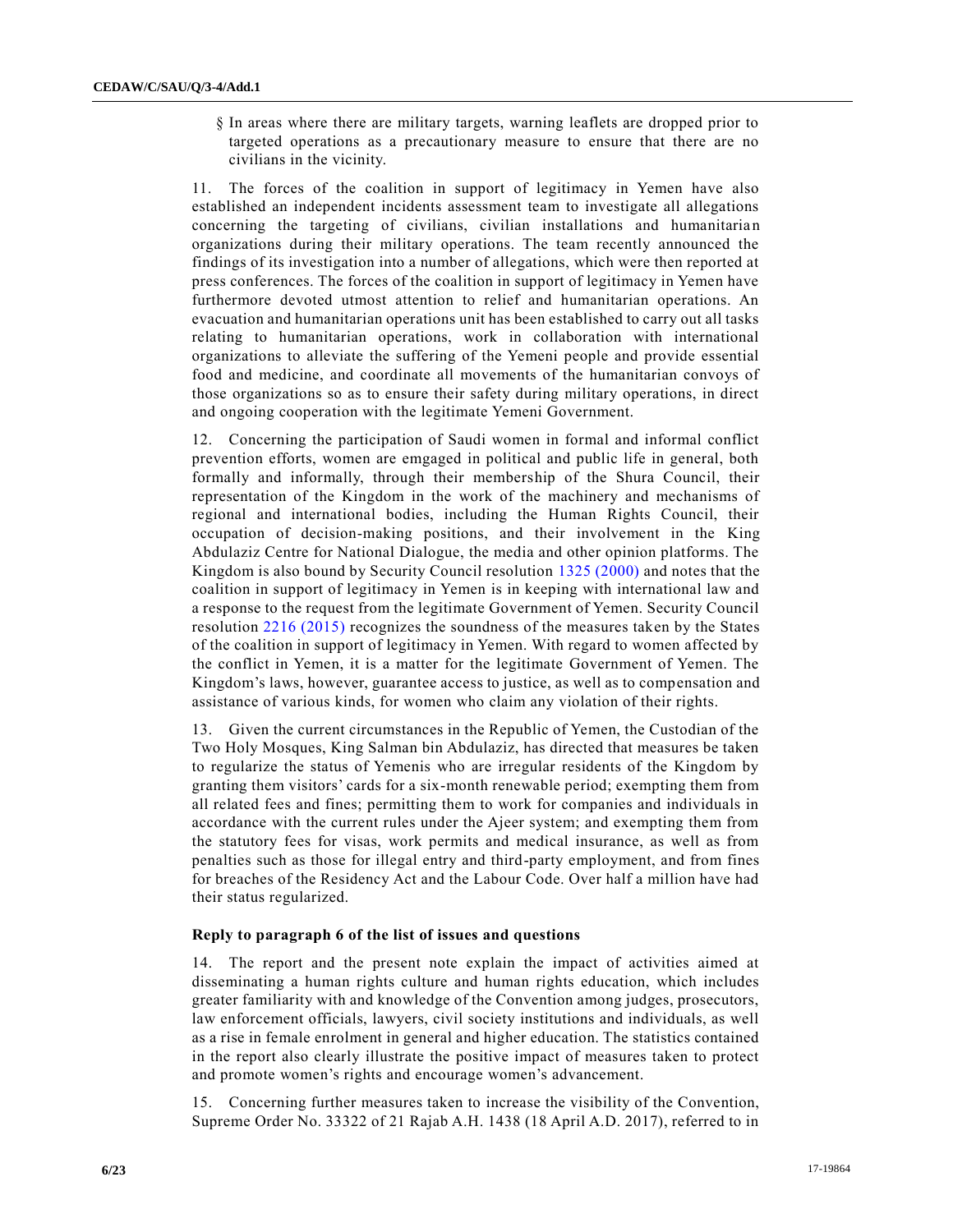paragraph 6 of this note, guarantees support to enable the Human Rights Commission, in conjunction with the concerned authorities, to introduce programmes designed to increase knowledge of the international conventions to which the Kingdom has acceded. The Judicial Training Centre established by Cabinet Decision No.162 of 24 Rabi' II A.H. 1435 (24 February A.D. 2014) as part of the Ministry of Justice has also been opened. The aim of the Centre is to raise the competence of judges, notaries public, clerks and other officials. Supreme Order No. 28277 of 12 Jumada II A.H. 1435 (21 March A.D. 2014) contains a directive to accelerate the operationalization of the Centre and include specialized training programmes for judges, in particular to inform them about the provisions of the international human rights conventions ratified by the Kingdom.

16. Several training activities for judges have been organized as part of the memorandum of understanding for technical cooperation concluded by the Kingdom, represented by the Human Rights Commission, with the Office of the United Nations High Commissioner for Human Rights (OHCHR). These have included a workshop for judges and prosecutors, held at OHCHR in Geneva from 2 to 6 Muharram A.H. 1438 (3 to 7 October A.D. 2016), on international fair trial standards.

#### **Reply to paragraph 7 of the list of issues and questions**

17. In addition to what is mentioned in the report and the present note about raising women's awareness of their rights, programmes and activities aimed at promoting awareness of those rights, including by increasing knowledge of them among women and girls, remain ongoing and take on new dimensions in the light of national priorities and initiatives and in order to accommodate modern methods and tools. Chief among those activities and programmes are:

- § Conferences, seminars and workshops held by governmental and non-governmental institutions to promote awareness of women's rights, including seminars and workshops organized by the Human Rights Commission as part of the memorandum of understanding concluded with OHCHR and referred to in paragraph 62 of the report.
- § Audiovisual and printed information materials: In 2016, the Ministry of Justice produced televised clips that were widely circulated on social networking sites with the aim of informing women about their due process rights. A number of civil society institutions also published and disseminated on social networking sites various information materials designed to inform women about their rights, remedies and judicial proceedings.
- § Celebrations are held to mark international days relating to women, including International Women's Day in March of each year and the International Day for the Elimination of Violence against Women on 25 November of each year. These days are filled with a range of activities for raising awareness of women's rights, explaining the seriousness of their violation and providing information on remedies, reparation, assistance and the like. In 2016, the Human Rights Commission commemorated the World Day against Trafficking in Persons, which falls on 30 June, by rolling out extensive programmes and activities in several areas and governorates of the Kingdom to raise awareness of trafficking in persons.
- § Cultural and sports events and platforms, such as the King Abdulaziz Centre for National Dialogue, are used to raise awareness of women's rights, as are mosques, international book fairs, the national heritage and cultural festival in Janadriyah, and various sports activities.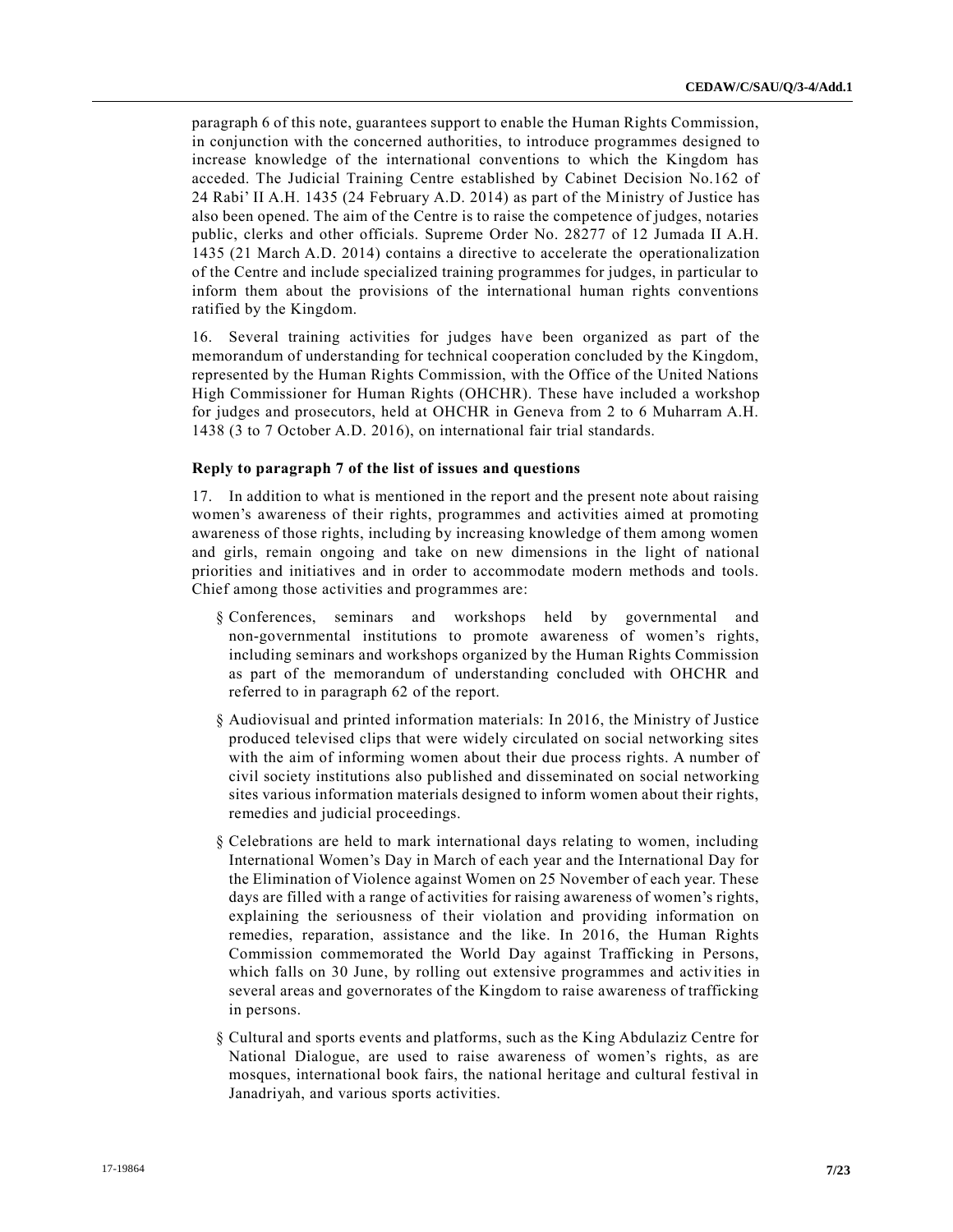18. Concerning the removal of obstacles to women's access to justice and discrimination against them in that regard, the Kingdom's laws guarantee the right of access to justice for citizens and residents on the basis of equality. Article 47 of the Basic Law of Governance provides that: "The right to initiate proceedings is equally guaranteed to citizens and residents." Judicial laws and decisions and directives issued by the judicial authorities contain provisions to facilitate access to justice and promote the principle of equality before the courts. Directives constituting positive discrimination have also been issued in order to facilitate access to justice, such as by enabling women in matrimonial and subsequent cases to rescind the marriage contract and to bring proceedings in their places of residence or in the nearest court thereto, as an exception to the principle enunciated in article 36 of the Code of Sharia Procedure promulgated by Royal Decree No. M/1 of 22 Muharram A.H. 1435 (25 November A.D. 2013), which states that proceedings must be brought in the defendant's place of residence. Furthermore, Supreme Order No. 28277 of 12 Jumada II A.H. 1435 (21 March A.D. 2014), referred to in paragraph 15 of the present note, contains a directive to accelerate the operationalization of specialized courts and their establishment throughout the entire Kingdom and to take the necessary action to increase the number of judges so that cases can be promptly heard and settled. It also places importance on opening more women's sections in all courts and having qualified female personnel available to aid women's cases in those courts.

19. Pursuant to Royal Order No. A/240 of 22 Ramadan A.H. 1438 (17 June A.D. 2017), the Public Prosecutor's Office reports directly to the King and is fully independent. No one is permitted to interfere in its work. The Public Prosecutor's Office is in charge of investigating offences, looking into whether or not to bring proceedings, conducting prosecutions before judicial bodies in accordance with the law governing it, challenging decisions, overseeing their implementation, monitoring and inspecting prisons and places of detention, receiving complaints of prisoners and detainees, and establishing the lawfulness of their imprisonment or detention and the lawfulness of them remaining in prison or detention beyond the completion of their sentences.

20. Pursuant to Supreme Order No. 33322 of 21 Rajab A.H. 1438 (18 April A.D. 2017), referred to in paragraph 6 of the present note, all government bodies must refrain from requesting a woman to obtain her guardian's permission for them to provide services to her or conclude procedures for her.

21. With regard to whether the Convention has been invoked before the courts, the Kingdom reaffirms what is stated in paragraph 67 of the report. Upon the Kingdom's ratification of the Convention, the Convention became a part of its domestic law. Accordingly, the provisions of the Convention by which the Kingdom is bound are essential legal elements that may be adduced in court. The circular issued by the Attorney General on 16 Muharram A.H. 1437 (29 October A.D. 2015) explicitly states that the Convention on the Elimination of All Forms of Discrimination against Women should be used as a basis for decisions to bring charges and prosecutions in related cases.

22. The Kingdom's laws prohibit discrimination against women in courts of all types and levels. Article 47 of the Basic Law of Governance, referred to above, provides that the right to initiate proceedings is equally guaranteed to citizens and residents. The information set out in the report and in the present note explains the measures taken in this regard. Article 2 of the Imprisonment and Detention Act provides for the establishment of prisons for men and others for women, as is also the case with detention centres. Women and their needs in terms of food, medical and social care, correctional and other targeted programmes are catered for in the Act. Women also receive special medical care during and after pregnancy. The care is extended to their children, who remain for two years in their custody in a dedicated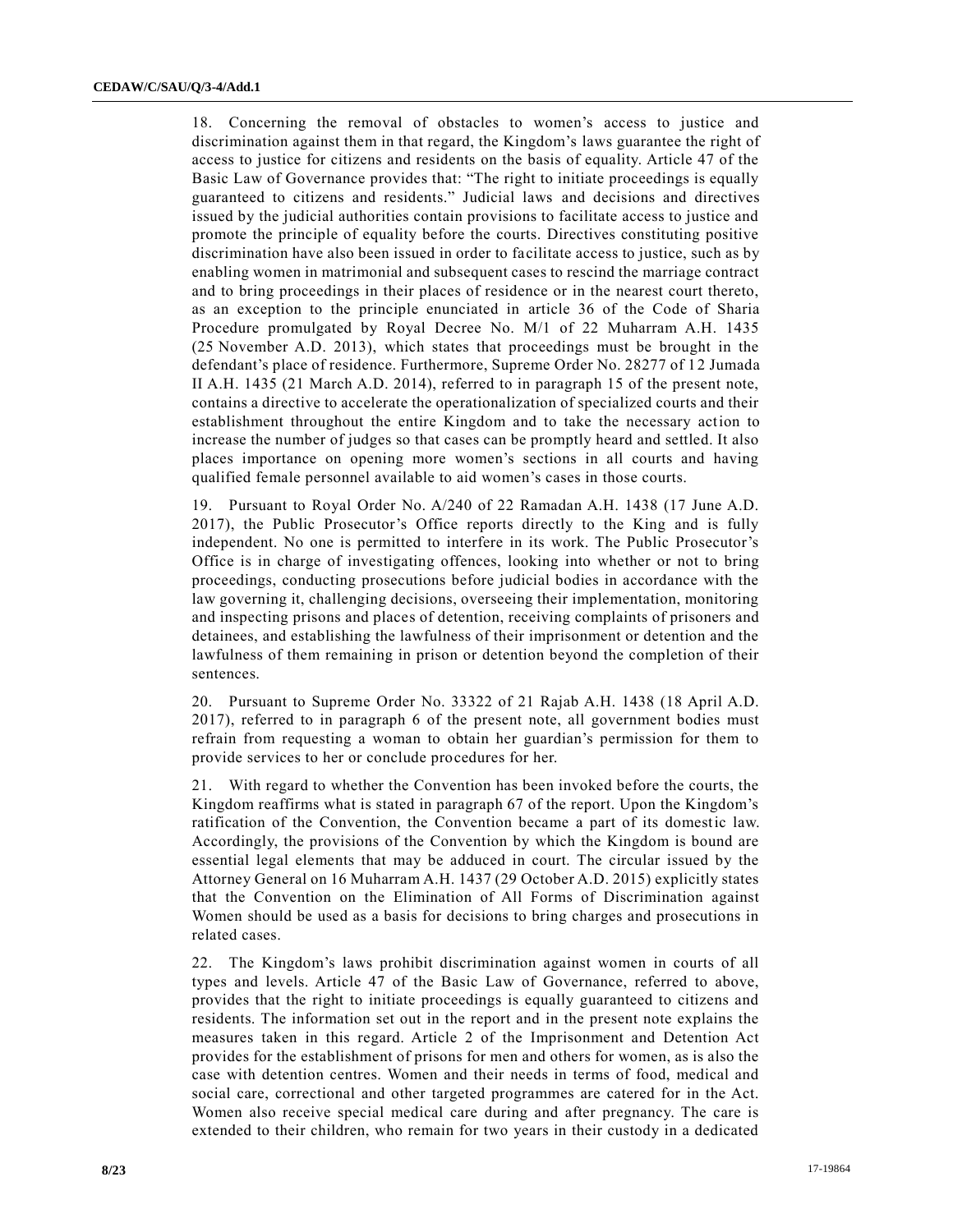area of the prison meeting all sanitary requirements, where the standards observed are centred on the principle of the best interest of the child. Women's prisons and detention centres are entirely separate from men's prison buildings and premises and their internal running is handled by specialized and highly competent female personnel.

23. Prisons and detention centres are liable to inspection by the executive and judicial authorities. The Public Prosecutor's Office may monitor and inspect prisons and detention centres at any time, have direct contact with prisoners and detainees, and hear their complaints, in accordance with article 38 of the Code of Criminal Procedure and article 25 of its implementing regulation promulgated by Cabinet Decision No. 142 of 21 Rabi' I A.H. 1436 (12 January A.D. 2015). The Human Rights Commission, in accordance with article 5 of its Statute, may also visit prisons and detention centres at any time and without permission from the competent authority. As part of the efforts of civil society organizations in this domain, the National Human Rights Society also frequently visits prisons and detention centres.

24. With regard to the provision of legal aid, article 139 of the Code of Criminal Procedure stipulates that, if a person accused of major offences lacks the financial means to seek the assistance of a lawyer, he may request the court to appoint a lawyer to defend him at the State's expense. This provision is equally applicable to men and women. Promulgated by Cabinet Decision No. 317 of 8 Rajab I A.H. 1436 (27 April A.D. 2015), the Statute of the Saudi Bar Association sets out in article 2, paragraph 7, the objectives of the Association, one of which is to provide legal aid and technical advice in its sphere of competence to beneficiaries. In this respect, women lawyers play a substantial and noteworthy role. As at the beginning of November 2017, there were 4,620 lawyers, 185 of them women. The Ministry of Justice has also signed an agreement with civil society organizations concerning the provision of technical assistance and advice with respect to judicial proceedings.

#### **Reply to paragraph 8 of the list of issues and questions**

25. Article 5, paragraph 7, of the Statute of the Human Rights Commission provides that the Commission is competent to "receive human rights complaints, determine their veracity and take statutory action thereon." Subjects of complaint have included criminal justice, identity and nationality, protection from violence and abuse, education, health, social care, protection from trafficking in persons, access to justice, seizure of property, development, environment, privacy, and opinion and expression.

26. Through awareness-raising programmes and activities, the Human Rights Commission familiarizes the community, including women, and its institutions with the complaints mechanism and related procedures. Practically every programme and activity aimed at disseminating a human rights culture encompasses this goal. Examples include abuse protection programmes, which explain the available remedies and the procedures for reporting and lodging complaints. Members of the Human Rights Commission taking part in fairs and festivals also inform the public about the workings of the complaints mechanism and provide technical advice. The Commission's website furthermore provides information about the submission of human rights complaints and contains a window for submitting them online.

27. As mentioned in paragraph 30 of the report, the Human Rights Commission was established with the aim of protecting and promoting human rights in accordance with international human rights standards in all spheres, raising awareness of human rights, and helping to ensure that those processes are carried out with the Islamic sharia in mind. It has a corporate personality and is independent in the performance of the functions for which it was established, as provided for in its Statute. With a view to strengthening its independence and activity, Cabinet Decision No. 237 of 5 Jumada II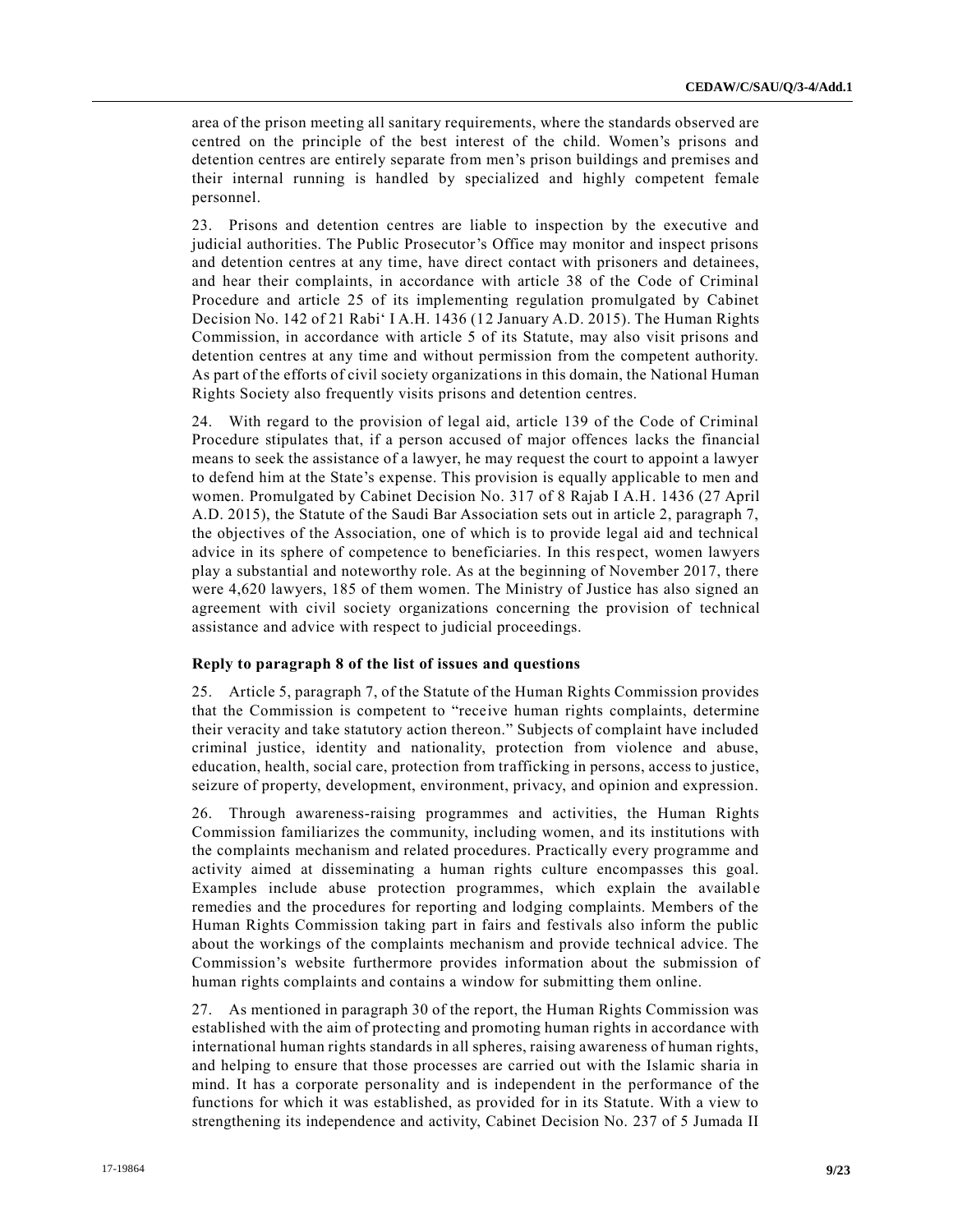A.D. 1437 introduced various amendments to its Statute. In particular, the Commission now reports directly to the King, whereas it was previously a part of the executive branch of government.

28. With regard to the Commission's mandate in relation to women's rights, it is concerned with the protection and promotion of human rights in general, including women's rights, through the following means:

- § **Monitoring and follow-up:** This role consists in determining that the key legal requirements relating to human rights (regional and international conventions, laws, regulations, order, decisions and so forth) are being implemented by government agencies; uncovering misdeeds and taking statutory action accordingly; conducting visits to prisons and detention centres at any time without the permission of the competent authority; and reporting on such visits to the King.
- § **Remedy:** This role consists in receiving human rights complaints, determining their veracity, taking statutory action as necessary, and initiating and responding to proceedings concerning human rights matters.
- § **Provision of advice:** The Commission gives an opinion on bills of law relating to human rights, reviews existing laws and proposes amendments thereto in accordance with the statutory procedures. It also gives opinions concerning the Kingdom's accession to or the provisions of international human rights instruments, prepares annual reports on the human rights situation in the Kingdom, and provides technical advice to relevant civil society organizations and individuals.
- § **Awareness-raising and education:** It formulates general policy on the development of human rights awareness; proposes ways of disseminating a human rights culture and raising awareness of human rights through institutions and agencies involved in education, training, information and so on; organizes and participates in human rights conferences at home and abroad, in accordance with the related statutory procedures; and publishes leaflets, magazines and printed materials on the Commission's aims and functions.
- § **National, regional and international cooperation:** This role consists in cooperating with national, regional and international associations, organizations and institutions working in the field of human rights so as to achieve the Commission's goals and develop its relations.

29. Concerning the Commission's human, technical and financial resources, the Board of the Commission supervises and handles its affairs in accordance with article 5 of the Commission's Statute. It is composed of a president, a vice -president, a minimum of 18 full-time members who are highly qualified and recognized for their integrity, competence and experience in the area of human rights, and a minimum of 6 non-full-time members. Members are appointed for a four-year renewable term of office. The Board is presently in its third term and has six female members. The Commission has a president, with the rank of minister, who manages and represents it, facilitates its work in line with its powers and duties, and ensures that it functions smoothly, in accordance with article 9 of its Statute. It also has a high-ranking vicepresident, who assists the president and assumes his duties in his absence, pursuant to article 10 of the Statute. The Commission also comprises a number of male and female officials who specialize in its areas of concern.

30. With respect to financial resources, article 17, paragraph 1, of the Statute provides that: "The Commission shall have an independent budget prepared and adopted in accordance with the procedures for adoption of the State budget. Spending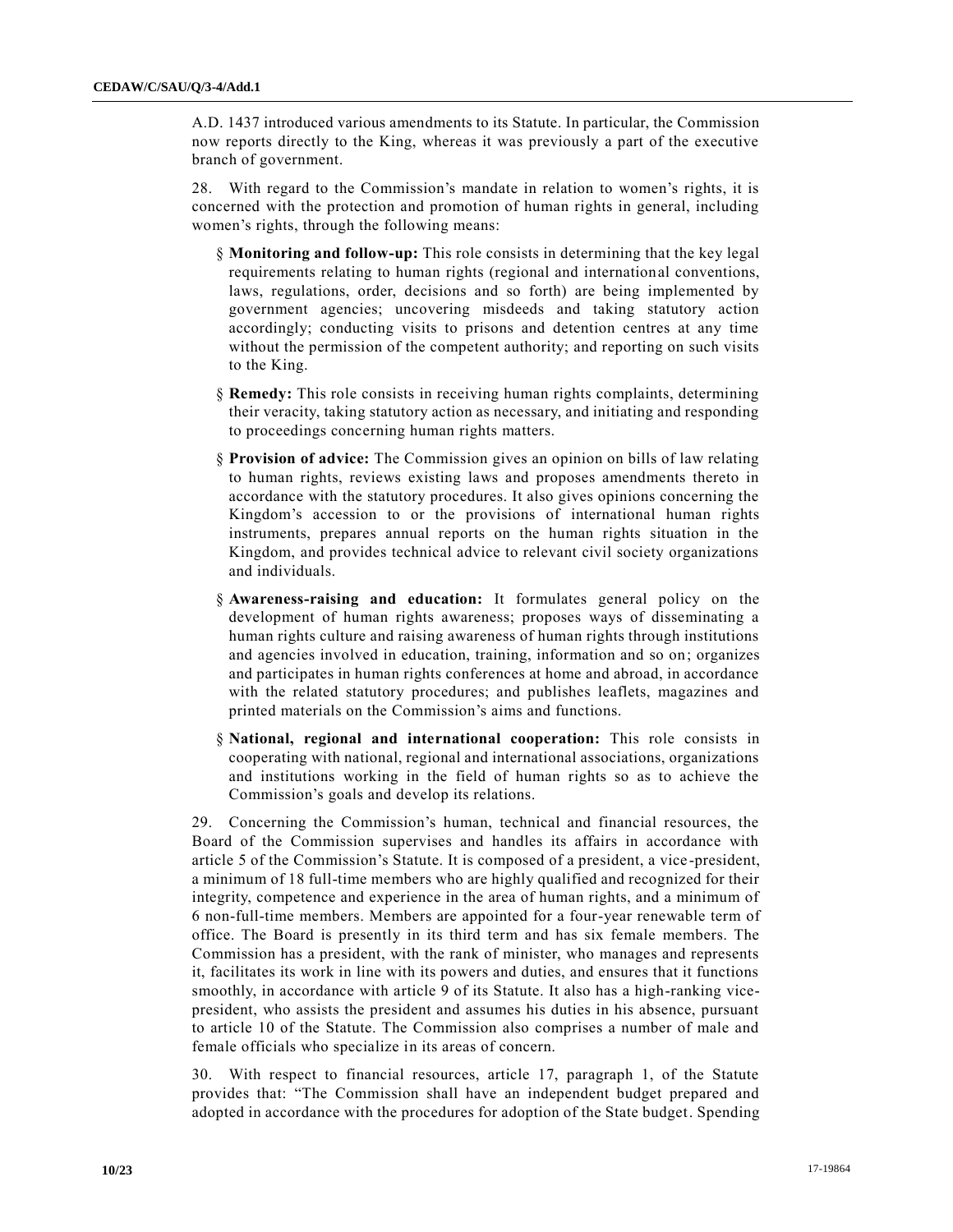from it shall be in accordance with the State budget instructions. The Commission's funds shall be composed of:

(a) Allocations from the State budget;

(b) Income realized from activities performed as part of the Commission's functions;

(c) Donations, assistance, grants and bequests accepted by the Commission pursuant to the rules formulated by its Board;

(d) Other resources that the Board of the Commission decides to add to the Commission's funds.

#### **Reply to paragraph 9 of the list of issues and questions**

31. Cabinet Decision No. 443 of 20 Shawwal A.H. 1437 (25 July A.D. 2016) approved the Statute of the Council for Family Affairs, which is chaired by the Minister of Labour and Social Development and tends to family matters in the Kingdom. Article 6 of the Statute provides that the Council shall establish technical committees, as necessary, including a committee on children, a committee on older persons and a committee on women. Pursuant to article 4 of the Statute, the aim of the Council is to promote and advance the status and role of the family in society and safeguard the family as a strong and cohesive unit that cares for its children and is committed to religious and moral values and ideals. The Council's main tasks include drafting a family strategy in conjunction with relevant entities; ensuring that governmental and non-governmental stakeholders perform their family-related roles and achieve their objectives; coordinating with those stakeholders to build a shared vision for the family; raising awareness of the rights and duties of family members in Islam; identifying problems and risks to which families may be vulnerable and working for appropriate solutions; encouraging non-governmental involvement in family issues; proposing solutions to those issues; and preparing a database on family affairs.

32. The Council for Family Affairs began operating in October 2017 and recommended a review of the laws relating to women's rights with respect to legal proceedings, personal status and equality in employment. It called for the establishment of family courts for dealing with women's issues and family matters and also recommended that civil society organizations at all levels should actively engage in raising awareness of women's rights.

33. Pursuant to article 5, paragraph 2, of its Statute, the Human Rights Commission monitors government bodies to ensure that, with respect to the international human rights instruments to which the Kingdom has acceded, they are taking the measures needed to implement the parts of those instruments that concern them.

34. With regard to the national human rights strategy referred to in paragraph 150 of the report, it was drafted by a committee composed of governmental and non-governmental stakeholders. The draft strategy has six areas of focus, specifically: the legal framework; institutional capacities; civil society; the business sector; human rights culture; and regional and international cooperation. Stemming from these are a number of goals, programmes and initiatives addressing all human rights.

35. As to integration of the 2030 Agenda for Sustainable Development, measures taken in the context of the Kingdom's development plans and its Vision 2030 are consistent with the 13 Sustainable Development Goals (for Vision 2030 and its programmes, please visit the website via the link: [www.vision2030.gov.sa\)](http://www.vision2030.gov.sa/). The Kingdom takes account of international visions in drawing up its plans and strategies and has in fact exceeded many of the goals aspired to in those visions.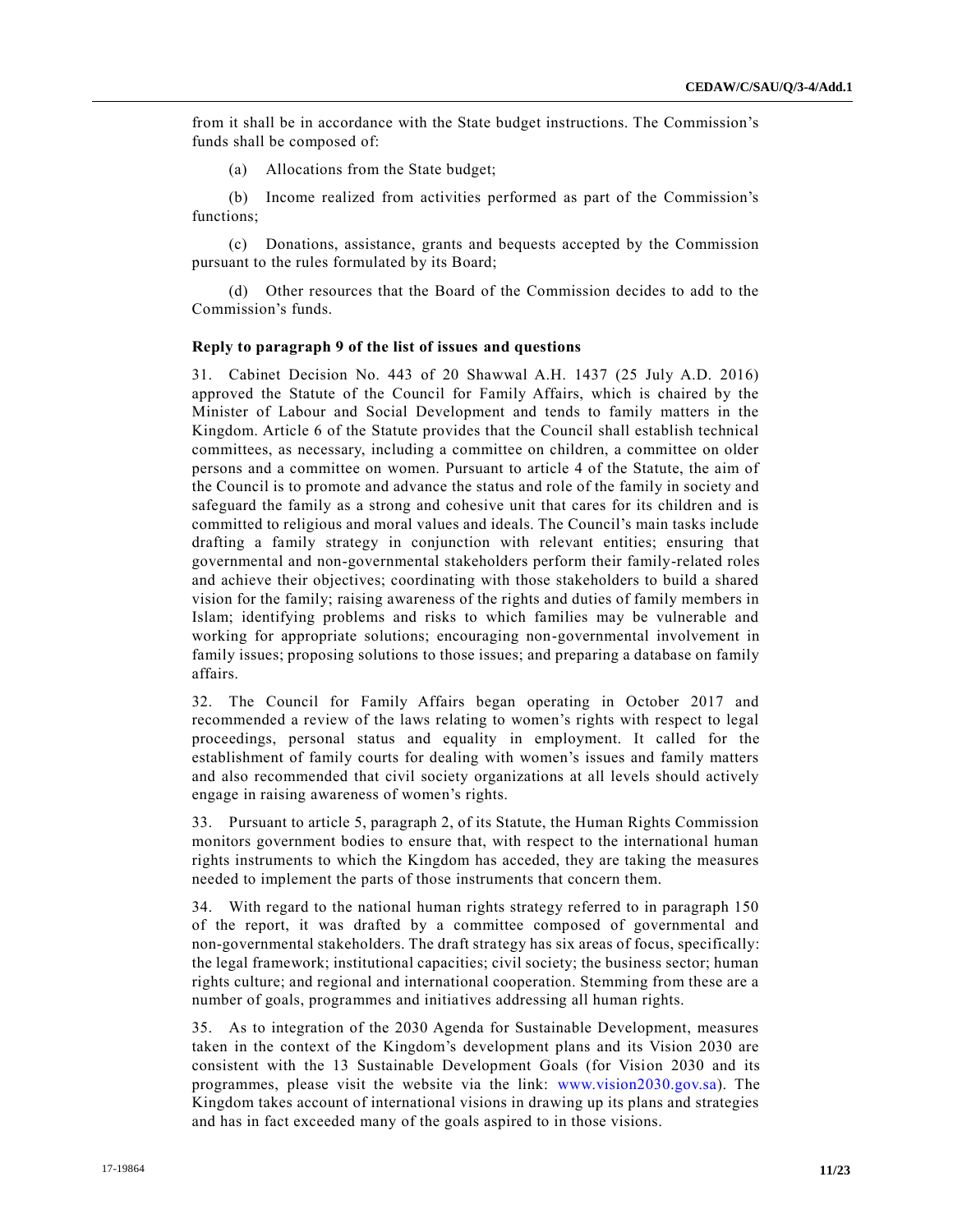# **Reply to paragraph 10 of the list of issues and questions**

36. The report and the present note contain information that explains the cooperation and coordination taking place between government agencies and civil society organizations in order to fulfil the Kingdom's obligations under the Convention. Civil society organizations are furthermore involved in the work of proposing, preparing and reviewing laws and mechanisms, such as the Abuse Protection Act and the Maintenance Fund referred to in paragraph 6 of this note. The National Society for Human Rights has also produced a study on the compatibility of the Kingdom's laws with international standards. A number of civil society organizations play a supervisory role in receiving complaints, monitoring violations and abuses of women's rights, and contacting the concerned government entities. They also play an advisory role concerning the Kingdom's periodic reports. Civil society organizations have made substantial efforts to raise awareness of women's rights, including by making the Convention more widely known. Concerning the involvement of civil society organizations in preparing the report, a number of them contributed to the different stages of the preparation, as described in paragraph 4 of the report. Their contribution was not confined to the review and national consultation stage, as they also actively participated in the preparation and information-gathering stages.

37. The Kingdom affirms that civil society organizations are essential partners with government agencies in the protection and promotion of human rights, including women's rights. It has strived to create an appropriate and enabling environment in which these organizations can operate freely and independently. Hence, the Associations and Foundations Act mentioned in paragraph 14 of the report states that its objectives include the regulation, development and protection of non-governmental activities and the provision of government aid for associations. Under the Act, associations working for the public interest, including the protection and promotion of human rights, acquire public benefit status, meaning that their assets may not be seized without a judicial ruling. The Act also contains provisions to facilitate the establishment of associations, including by requiring the Ministry of Labour and Social Development to reply to applications to establish an association within 60 days of the date of completion of the application forms. A lack of reply is taken to mean that the application has been approved.

38. Concerning the legal conditions for the establishment of non-governmental associations and institutions, articles 8 and 9 of the Non-Governmental Associations and Foundations Act sets a number of conditions that promote the independence of associations, improve the efficiency of their operation and ensure that they are not exploited. In particular, an application to establish an association must be submitted by not less than 10 Saudi natural or corporate persons; the natural persons must have full legal competence and no final convictions against them for an offence involving breach of honour or trust, unless they have been rehabilitated; and the establishment of an association may not be approved if its constitution contains provisions contrary to the Islamic sharia, public order or other principles, which is consistent with the relevant international standards.

39. One of the outcomes of the support for civil society institutions and the creation of an enabling environment in which they can operate freely and independently is that, as at the end of October 2017, the number of non-governmental associations and institutions in the Kingdom, most of them involved in human rights or specific are as of human rights, had reached 1,046. The financial support provided to them in A.H. 1437 (A.D. 2016) by the Ministry of Labour and Social Development amounted to 600 million Saudi riyals (SR). Following the promulgation of the Non-Governmental Associations and Foundations Act referred to in paragraph 86 of the report, a total of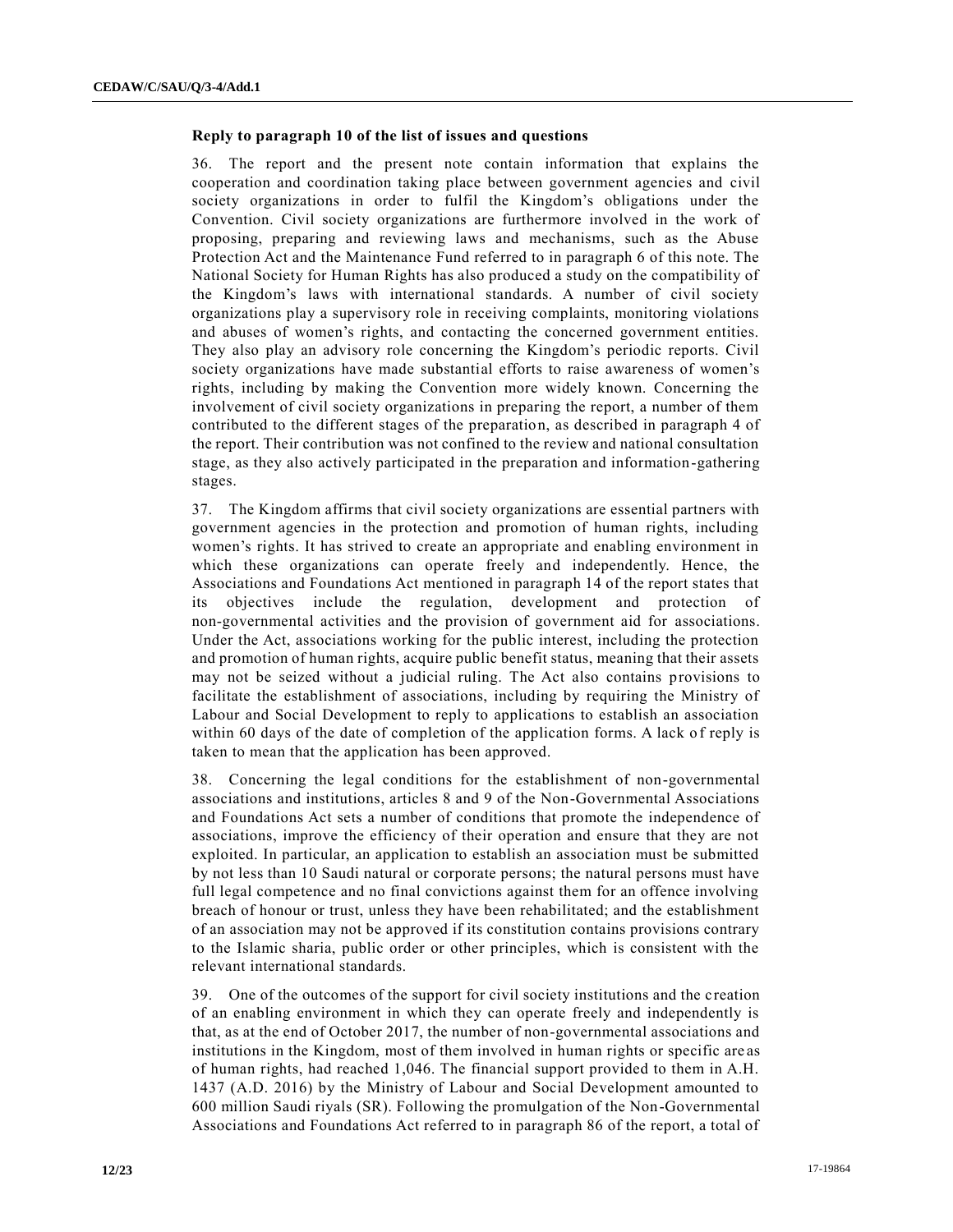28 associations and institutions have been established. The Act and the Kingdom's laws ensure the diversity and independence of civil society organizations and their exercise of freedom of expression.

#### **Reply to paragraph 11 of the list of issues and questions**

40. Concerning an impact assessment of measures undertaken to counter stereotypes and negative customs that feed discrimination against women, the report as a whole contains information on the impact of those measures. The present note also describes various additional measures taken to eliminate such ideas and practices. Textbooks are periodically reviewed by the Ministry of Education in order to improve them comprehensively and ensure that they contain nothing to feed negative attitudes towards women and girls. Should any such content be found, it is immediately addressed within the framework of the periodic review of textbooks and school curricula.

#### **Reply to paragraph 12 of the list of issues and questions**

41. Under the Abuse Protection Act and the Child Protection Act, all harmful practices of any kind, including female genital mutilation, are criminal offences. Hospitals and health centres do not perform female genital mutilation, in line with World Health Organization policies on the subject. As to polygamy, the situation was explained in paragraph 148 of the report. Concerning forced marriage, it is prohibited under the Islamic sharia. Marriage takes place only with the woman's free and full consent, as was made clear in paragraph 144 of the report.

42. With regard to criminal charges, various procedures are undertaken to characterize the incident in each case before the case reaches the judge and all of the safeguards guaranteed during arrest, detention and trial are available to accused persons. When handing down a conviction, the judge determines the penalty on the basis of the harm caused to the victim.

43. Concerning dress (niqab, burka and the like), the Kingdom's laws do not require women to wear any specific type of clothing. The only requirement instead is that women, in accordance with the Islamic sharia, should not appear in public facilities and places without a hijab. Hence, the principle to be applied is that clothing must cover the parts of a woman's body as determined by the sharia. The choice of which type or form of hijab to wear is left to women, as it is a matter of religious observance that depends on the woman's doctrinal or cultural background. Each society has its specific cultural characteristics that must be respected and this is one of them. A number of international declarations and resolutions urge respect for cultural diversity, notably the Universal Declaration on Cultural Diversity, adopted by the United Nations Educational, Cultural and Scientific Organization in 2001, Human Rights Council resolution 21/3, adopted on 20 September 2012, and subsequent resolutions.

44. Concerning the marriage of minors, the study referred to in paragraph 148 of the report has been completed and is in the course of statutory procedures. Furthermore, article 16/3 of the implementing regulation of the Child Protection Act states that, before a marriage takes place, it must be established that no harm will result to the persons to be married if they are under 18 years of age, thereby achieving the best interests of those persons, whether male or female.

#### **Reply to paragraph 13 of the list of issues and questions**

45. The Abuse Protection Act, the Child Protection Act and the Convention, in that it has the same legal status as the Kingdom's laws, constitute a legal framework for the protection of women and girls from all forms of violence. The directive to prepare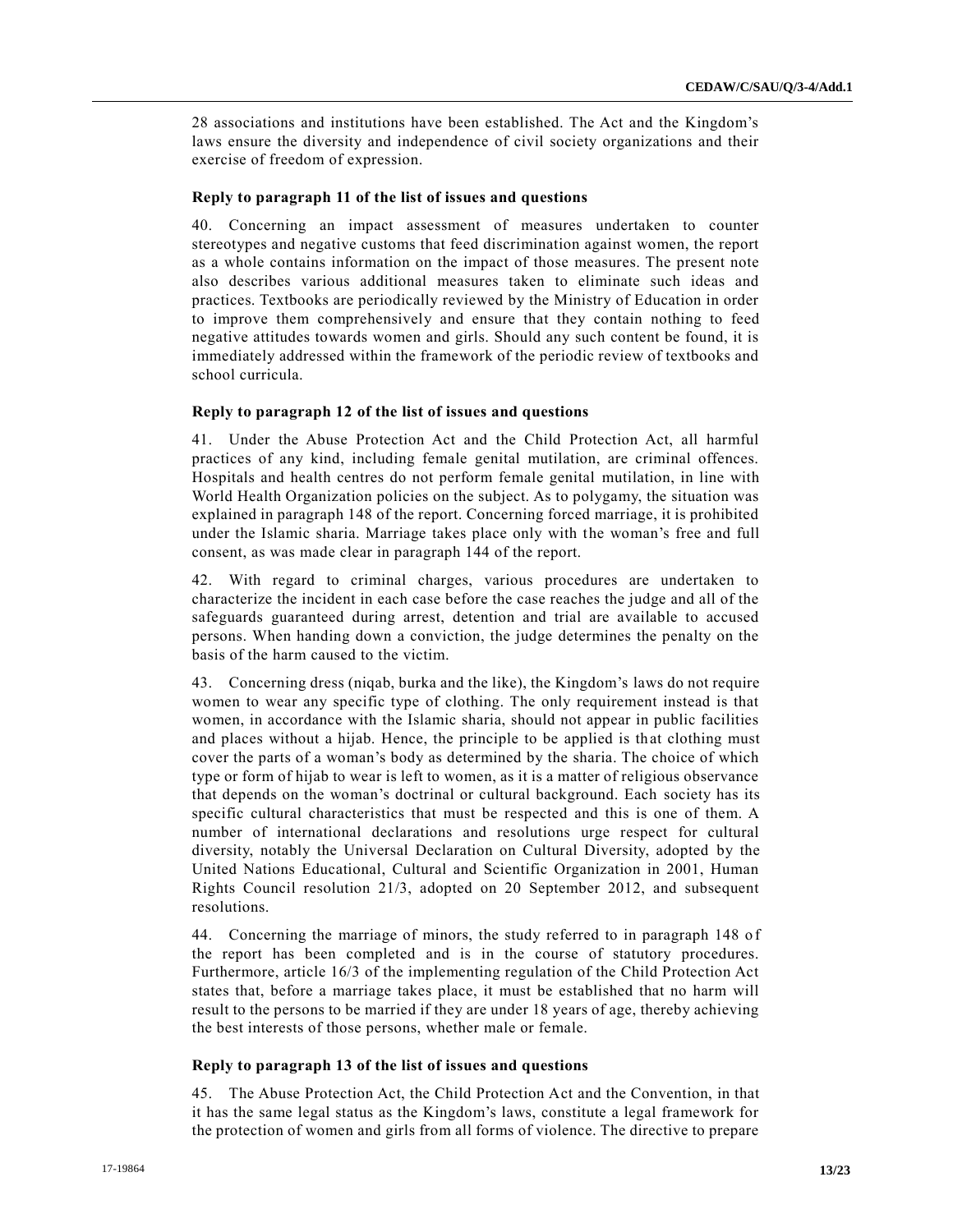a bill of law on harassment, mentioned in paragraph 6 of the present note, is designed to strengthen these legal foundations. The monitoring and judicial redress mechanisms in place are available to all women, without distinction, and together they ensure that women are protected from violence and have access to medical and legal assistance, as well as reparation, and that there is no impunity for perpetrators. In addition to the information provided in paragraph 53 of the report, the Public Prosecutor's Office, in accordance with article 17 of the Code of Criminal Procedure referred to paragraph 5 of the present note, institutes criminal proceedings and investigates offences giving rise to a private right of action, where deemed to be in the public interest.

46. The Council of Family Affairs is rolling out a number of projects and initiatives aimed at the elimination of domestic violence, including violence against women. Among these in particular is first of all an initiative to develop an integrated package of services to cover victims' needs during and after domestic violence. This includes improving existing services; providing other services in protection units by way of community partnerships; voluntary activity; and making certain that victims of domestic violence suffer no loss of their rights, using va rious means to do so, such as forming a stakeholders' working group, establishing a mechanism for providing legal support, and ensuring access to psychosocial treatments. Second is an initiative to develop mechanisms for cooperation among all stakeholders in domestic violence, which includes combining the efforts and working mechanisms of those involved in combating such violence to ensure compliance with, and proper application of, the laws. This initiative was launched by organizing workshops of experts with the aim of arriving at a single definition of domestic violence; publishing a consolidated guide to increase knowledge about the forms, patterns and levels of domestic violence; approving special courses on definitions of domestic violence; and adopting a standard mechanism for receiving and processing reports of domestic violence. Third is an initiative to develop information campaigns aimed at protecting the community from domestic violence. The aim of this initiative is to raise public awareness concerning the seriousness of violence and the need to protect women from it, provide information about the reporting mechanisms, and assess public awareness levels before and after the campaigns.

47. Rape is a criminal offence under the Islamic sharia and demands the maximum penalty, as it is an assault on honour, one of the five essentials that the sharia seeks to protect. It is therefore classified as a major offence. Concerning sexual assault within marriage, each case is considered individually. The criterion for whether or not it is a criminal offence is the harm inflicted on the wife, in accordance with the sharia principle of "do no harm". Coercion may amount to a criminal act under the Abuse Protection Act in some cases or it may not. The Islamic sharia urges husbands to live in kindness with their wives ("Live with them in kindness.": chapter of the Qur'an entitled "Women", verse 19) and to do them no harm ("Harass them not….": chapter of the Qur'an entitled "Divorce", verse 6). Sexual assault in all its forms is a criminal offence under the Islamic sharia and the Kingdom's laws, including the Abuse Protection Act, as is harassment. A bill of law on harassment is currently being drafted, which will strengthen the legal framework for protection against such abuses. As to what are known as honour crimes, no cases were recorded during the reporting period.

48. Concerning family reconciliation in cases of domestic violence, the Kingdom's relevant laws, including in particular the Code of Criminal Procedure, the Abuse Protection Act and the Child Protection Act, contain provisions contradicting the idea that such reconciliation can lead to the revictimization of the woman. These include article 17 of the Code of Criminal Procedure, which empowers the Public Prosecutor's Office to initiate and follow up proceedings with respect to offences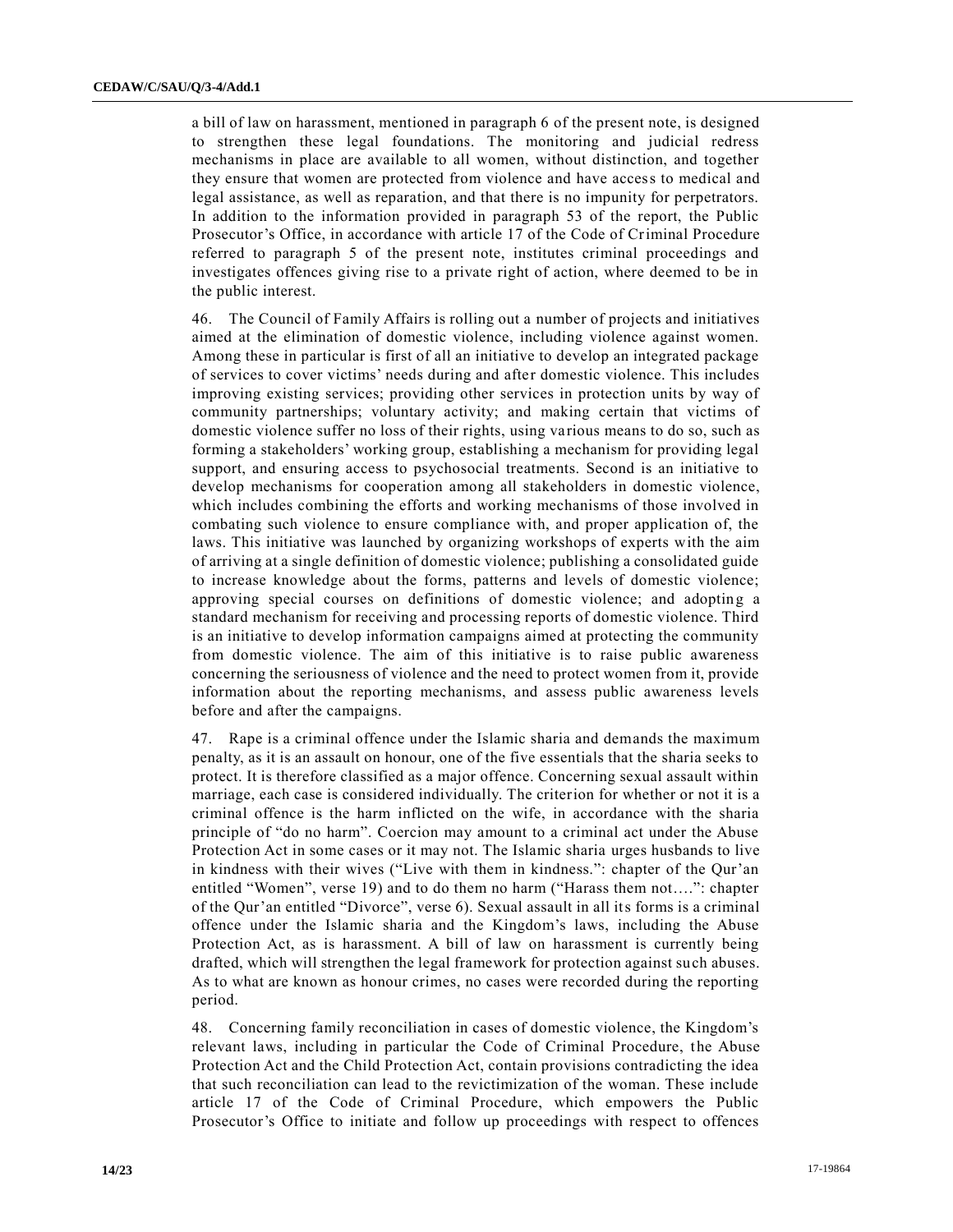involving a private right of action, where it deems it beneficial, even if the victim abandons the claim or reconciles with the offender, and article 3 of the Abuse Protection Act, which provides that:

- "1. Anyone who becomes aware of a case of abuse must report it instantly.
- "2. Subject to the procedures required by the relevant laws, all civil servants and military personnel and all employees in the private sector who, by virtue of their work, become aware of a case of abuse shall be required immediately to inform their employer, who must promptly report the case to the Ministry or the police. The reporting procedures shall be prescribed by regulations."

49. The claims that women and girls who are victims of sexual abuse have been punished for having sexual intercourse outside of wedlock and adultery are incorrect. Victims receive redress and not punishment in that the penalties prescribed by the sharia and law are imposed on the offender, and the victim is provided with medical, social and legal assistance. Article 5 of the Trafficking in Persons Act provides that: "No account shall be taken of the victim's consent to any of the offences provided for in this Act." Victims are also entitled to compensation. Article 16 of the Code of Criminal Procedure provides that: "Victims or their representative and their heirs may initiate criminal proceedings in all cases involving a private right of action and shall pursue such proceedings before the competent court. In this event, the court shall notify the prosecutor to attend." As to if an offence was committed independently of the offence of assault and the victim was willing and not coerced or forced by anyone, she is punished for that offence.

50. There are no cultural or legal obstacles to women's access to justice. The report and the present note contain information about measures taken to promote the right of women to access justice, notably those of promulgating Supreme Order No. 8328/MB of 28 Shawwal A.H. 1429 (28 October A.D. 2008); creating women's sections in courts and notarial offices; providing women with copies of all their financial documents in order to protect their financial and other rights; addressing any delays affecting women's rights; working to prevent any violence to which women may be vulnerable for having instituted proceedings; imposing appropriate punishment if such violence is established; bringing into play the role of the executive in monitoring the implementation of court decisions; tackling any instances of apathy, procrastination or attempts to obstruct decisions concerning women; attending to complaints received from women; establishing a clear and precise method for receiving, substantiating and handling such complaints; and promulgating Supreme Order No. 33322 of 21 Rajab A.H. 1438 (18 April A.D. 2017), referred to in paragraph 6 of the present note.

51. No authority in the State has the power to modify or suspend the corporal punishments prescribed for qisas offences (murder and assault) and hudud offences (for which there are specific penalties in the Qur'an and Sunna), as they are categorically provided for in the Islamic sharia, with no leeway for interpretation. These punishments are confined to certain defined offences, with particular methods of proof. Judicial opinion, however, tends towards waiving hadd punishment on the basis of the legal principle "seek doubts to avoid punishment". In qisas cases, one or more of the next of kin may pardon the offender as their indisputable personal right, in which case the punishment is waived. In discretionary cases, the Islamic sharia leaves it to the judge to choose the appropriate punishment from among a number of possible punishments, taking into consideration the objective and individual circumstances of the offence.

52. Corporal punishment in the settings of the family, schools and penal institutions is prohibited under the Kingdom's laws and involves criminal and administrative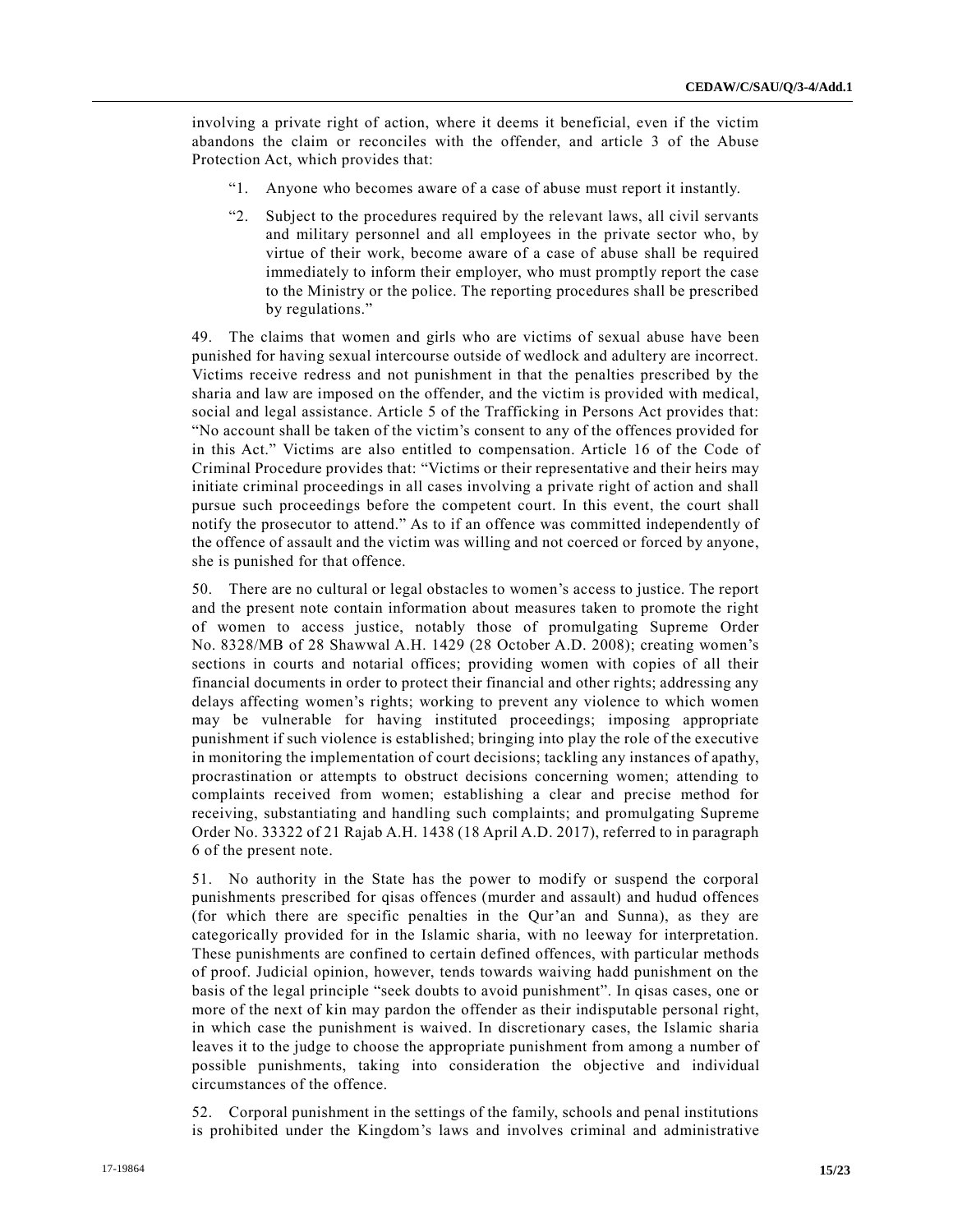accountability. Foremost among those laws are the Abuse Protection Act and the Child Protection Act, in addition to the directives issued by the Ministry of Education to prohibit corporal punishment in schools pursuant to Ministerial Circular No. 1821 of 14 Dhu al-Qidah A.H. 1426 (3 April A.D. 1996) and the educational measures that teachers are required to use as alternatives to corporal punishment.

#### **Reply to paragraph 14 of the list of issues and questions**

53. Pursuant to article 1 of the Trafficking in Persons Act, promulgated by Royal Decree No. M/40 of 21 Rajab A.H. 1430 (14 July A.D. 2009), trafficking in persons means: "The use, recruitment, transfer or harbouring of persons for the purpose of exploitation." Article 2 provides that: "Trafficking in persons is prohibited in all its forms, including by means of coercion, threat, fraud, deception, abduction, improper use of position or influence, abuse of power or a position of vulnerability, or the giving or receiving of payments or benefits to achieve the consent of a person having control over another person, for the purpose of sexual assault, forced labour or services, begging, slavery or practices similar to slavery, servitude, the removal of organs or the conduct of medical experimentation." This definition is compatible with international standards, in particular the Protocol to Prevent, Suppress and Punish Trafficking in Persons, Especially Women and Children (the Palermo Protocol), to which the Kingdom acceded by Royal Decree No. M/56 of 11 Jumada I A.H. 1428 (26 June A.H. 2007). Two forms of trafficking, namely begging and medical experimentation, were additionally included under the Act. The implementation of the laws referred to in the Committee's observation was explained in paragraphs 18, 34, 70, 71, 72, 73, 74, 75 and 76 of the report.

54. The national plan for combating trafficking in persons offences, referred to in paragraph 34 of the report, covers the years A.H. 1438–A.H. 1441 (A.D. 2017– A.D. 2020) and has a budget of SR30 million (equivalent to US\$ 8 million) earmarked for its implementation. Concerning the Financial and Human Resources Committee, it is chaired by the President of the Human Rights Commission (with the rank of minister) and comprises qualified representatives of relevant government bodies. It is responsible for providing technical and administrative assistance to the Public Safety Committee, which is composed of experts in the Committee's areas of concern. As a part of the Human Rights Commission, the Committee is funded from the Commission's annual budget. A sophisticated online database linking the bodies represented on the Committee is currently being developed and will serve as an national information resource for combating trafficking in persons.

55. In 2015, the Human Rights Commission received 22 complaints concerning trafficking in persons, which amounted to 1 per cent of total complaints received. In 2016, 15 complaints, or 0.6 per cent of the total number of complaints, were received. The table below shows the cases of trafficking in persons heard by the courts from the beginning of A.H. 1438 to Safar A.H. 1439 (October 2016 to October 2017.

| Charge                               | Number of<br>cases | Number of<br>persons<br>convicted | Number of female victims |           |
|--------------------------------------|--------------------|-----------------------------------|--------------------------|-----------|
|                                      |                    |                                   | Saudi                    | Non-Saudi |
| Abuse                                |                    |                                   | O                        |           |
| Sexual exploitation                  |                    | 4                                 | 0                        |           |
| Harbouring or exploitation           |                    | 4                                 | 0                        | 32        |
| Begging                              |                    | 8                                 | 0                        | $\theta$  |
| Transfer                             | 19                 | 6                                 | $\theta$                 | 15        |
| Transfer, exploitation and smuggling | 14                 | 16                                | $\theta$                 | 9         |
| <b>Total</b>                         | 43                 | 40                                |                          | 60        |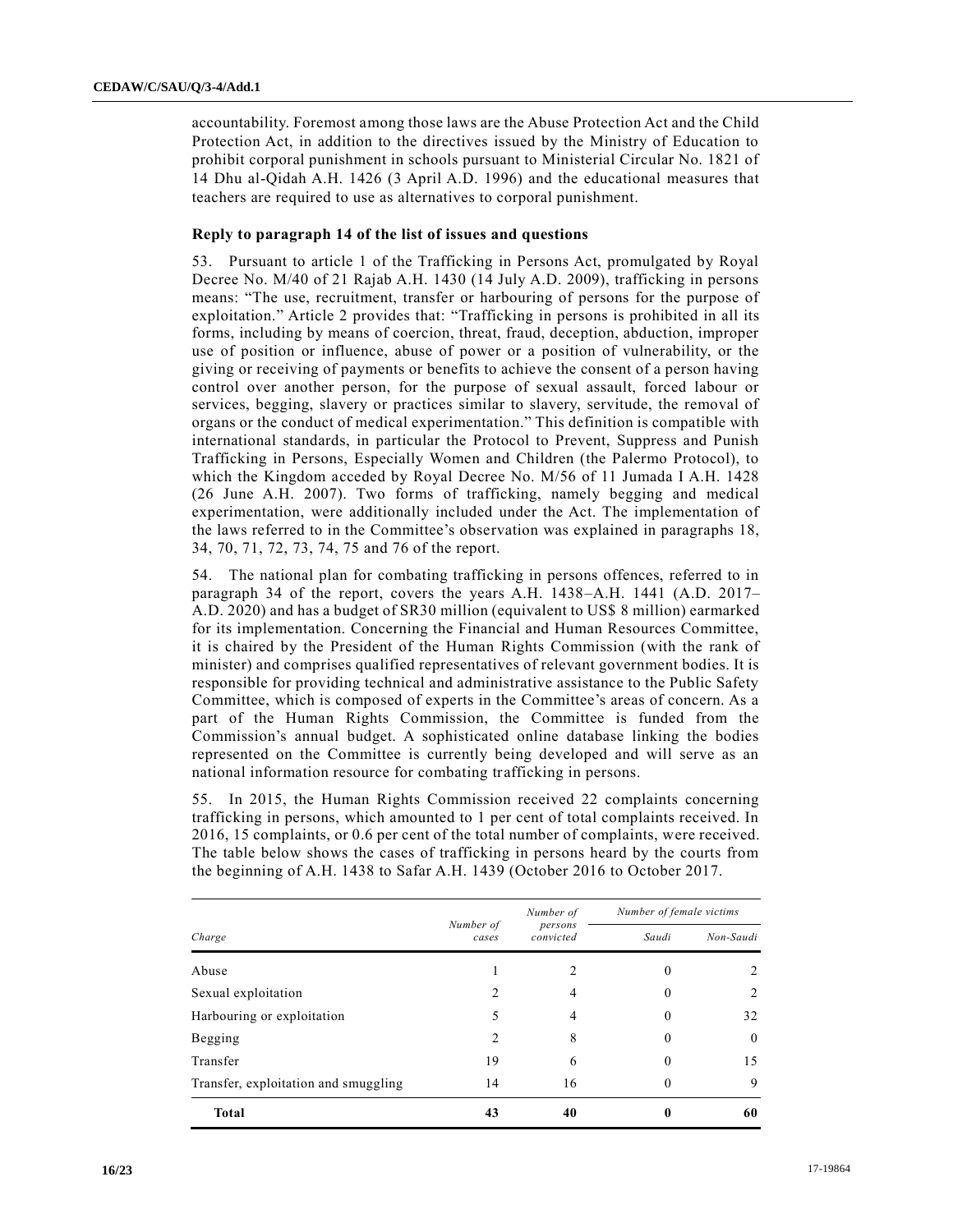56. With respect to training government officials to deal with trafficking in persons offences, the Human Rights Commission, in accordance with its functions and within the framework of the memorandum of understanding for technical cooperation concluded with OHCHR, referred to in paragraph 62 of the report, organizes training activities aimed primarily at government officials, judges, prosecutors, law enforcement officials, lawyers and representatives of civil society organizations. Such activities included the training course organized in March 2014 on successful experiences of States in the area of trafficking in persons. In 2012, as part of its human rights awareness-raising activities, the Commission held a seminar explaining the Trafficking in Persons Act and also organized other ongoing activities on the subject. The aim of these activities is to equip the participants for whom they are designed with the skills and knowledge needed to familiarize them with all the remedies, such as monitoring, documentation, protection, prosecution, assistanc e in all its forms, in particular legal assistance, including the appointment of lawyers, access to translators, rehabilitation, and reparation.

57. By law, victims of trafficking in persons and sexual exploitation must be protected and receive redress, medical, social and legal assistance, and any necessary compensation. They are not criminalized unless they perpetrate a criminal act under the Kingdom's laws. Article 15 of the Trafficking in Persons Act provides that: "The following measures shall be taken at the investigation or trial stage with respect to victims of a trafficking in persons offence:

- 1. Informing victims of trafficking in persons of their statutory rights in a language that they understand;
- 2. Giving them the opportunity to declare their status, including as victims of trafficking in persons, and likewise their legal, physical, psychological and social status;
- 3. Sending them for examination by the competent physician if they are clearly in need of medical or psychological care or if they so request;
- 4. Placing them in a medical, psychological or social rehabilitation centre if clearly required by their medical or psychological condition or their age;
- 5. Having them admitted to a specialist centre if they are in need of shelter;
- 6. Providing protection, where necessary for safety;
- 7. In cases of foreign victims, the Public Prosecutor's Office or the court shall assess whether it is necessary for them to remain in the Kingdom or work while investigation or trial procedures are ongoing."

#### **Reply to paragraph 15 of the list of issues and questions**

58. In addition to what is mentioned in paragraphs 78 to 85 of the report, women continuously receive the necessary encouragement and support from institutions and the community concerning their participation in political and public life. One of the key focuses of Vision 2030 of the Kingdom of Saudi Arabia is on Saudi women as an important element of our strength. They account for over 50 per cent of the total number of university graduates and work is constantly under way to develop their talents, harness their energies and enable their access to appropriate opportunities for building their future and contributing to the development of our society and economy. One of the aims sought by A.H. 1452 (A.D. 2030) is to increase women's participation in the labour market from 22 per cent to 30 per cent. Supreme Order No. 33322 of 21 Rajab A.H. 1438 (18 April A.D. 2017), referred to in several parts of the present note, also states that the Human Rights Commission is to receive support enabling it to develop the programmes needed to increase knowledge of the international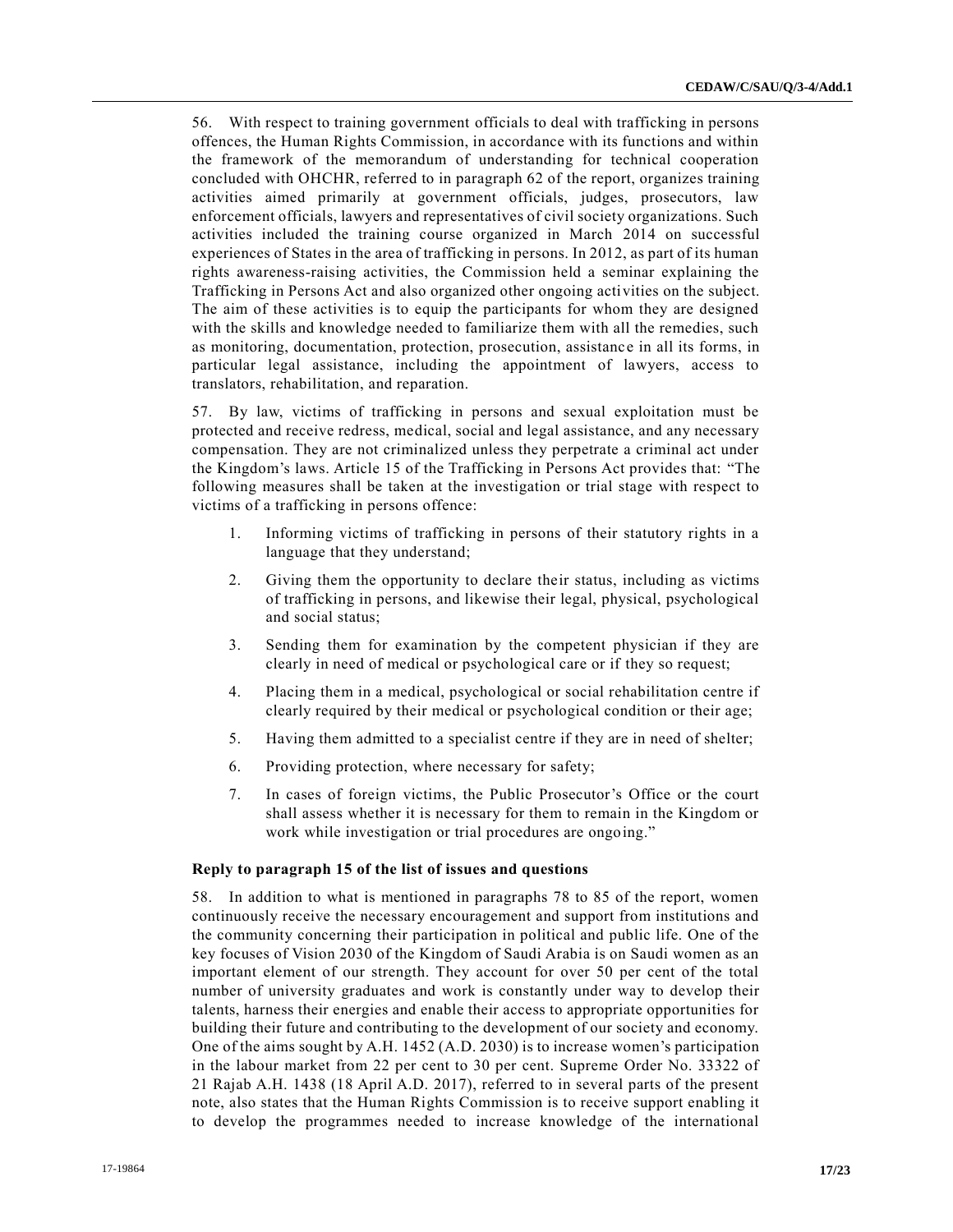conventions to which the Kingdom has acceded by producing a comprehensive plan for raising awareness of women's rights. The draft national strategy for human rights, referred to in paragraph 34 of the present note, furthermore comprises a number of initiatives aimed at the advancement of women and removal of the obstacles they encounter.

59. Concerning quotas for increasing the representation of women in public and political life, 20 per cent of seats in the Shura Council are set aside as a minimum for women, as stated in paragraph 78 of the report. In the case of municipal councils, women who so wish have the open opportunity to stand for election pursuant to the Municipal Councils Act promulgated by Royal Decree No. M/61 of 4 Shawwal A.H. 1435 (31 July 2014), referred to in paragraph 50 of the report, which provides that they may stand as candidates and be elected on a basis of equality with men.

#### **Reply to paragraph 16 of the list of issues and questions**

60. The Saudi Arabian Nationality Act treats men and women equally with regard to the acquisition, change and retention of nationality. Article 12 of the Act guarantees that no Saudi woman loses her Saudi nationality as a consequence of her spouse's loss of Saudi nationality in the event that he acquires a foreign nationality, unless she decides to take her spouse's nationality and acquires it in accordance with the relevant law. Article 17 also guarantees that: "No Saudi Arabian woman shall lose her nationality if she marries a foreign national, unless she decides and announces that she is to take the nationality of her spouse and does so in accordance with the relevant law." Article 18 provides that: "A Saudi Arabian woman married to a foreign national may have her Saudi Arabian nationality restored to her after the end of the marriage and her return to reside in the Kingdom." The Act does not discriminate against either sex with respect to the acquisition of Saudi Arabian nationality by way of ordinary or special naturalization.

61. Concerning whether women are able to pass on their nationality to their foreign spouses and their mutual children, non-Saudi children of Saudi women who are born in the Kingdom may acquire Saudi Arabian nationality through special naturalization. Article 8 of the Saudi Arabian Nationality Act provides that: "Saudi Arabian nationality may be granted by a decision of the Minister of the Interior to all pers ons born in the Kingdom of Saudi Arabia to a foreign father and a Saudi mother, if the following conditions are fulfilled:

(a) They have permanent residence status in Saudi Arabia when they reach the age of majority;

(b) They are of good conduct and have not been convicted of a crime or sentenced to imprisonment for a period of more than six months for an offence of indecency;

(c) They are proficient in the Arabic language;

(d) They apply for Saudi Arabian nationality within one year of attaining the age of majority."

62. With regard to ensuring the effective implementation of Cabinet Decision No. 406 of 27 Dhu al-Hijjah A.H. 1433 (12 November A.D. 2012) granting privileged services and facilities to the children of Saudi women, the concerned authorities oversee its implementation and monitor compliance. Under its Statute, the Human Rights Commission follows up the implementation of this decision and takes the necessary action as soon as any failure in implementation is identified. The Ministry of Labour and Social Development also monitors the private sector to ensure the implementation of this decision. It does so through its Inspection Department, which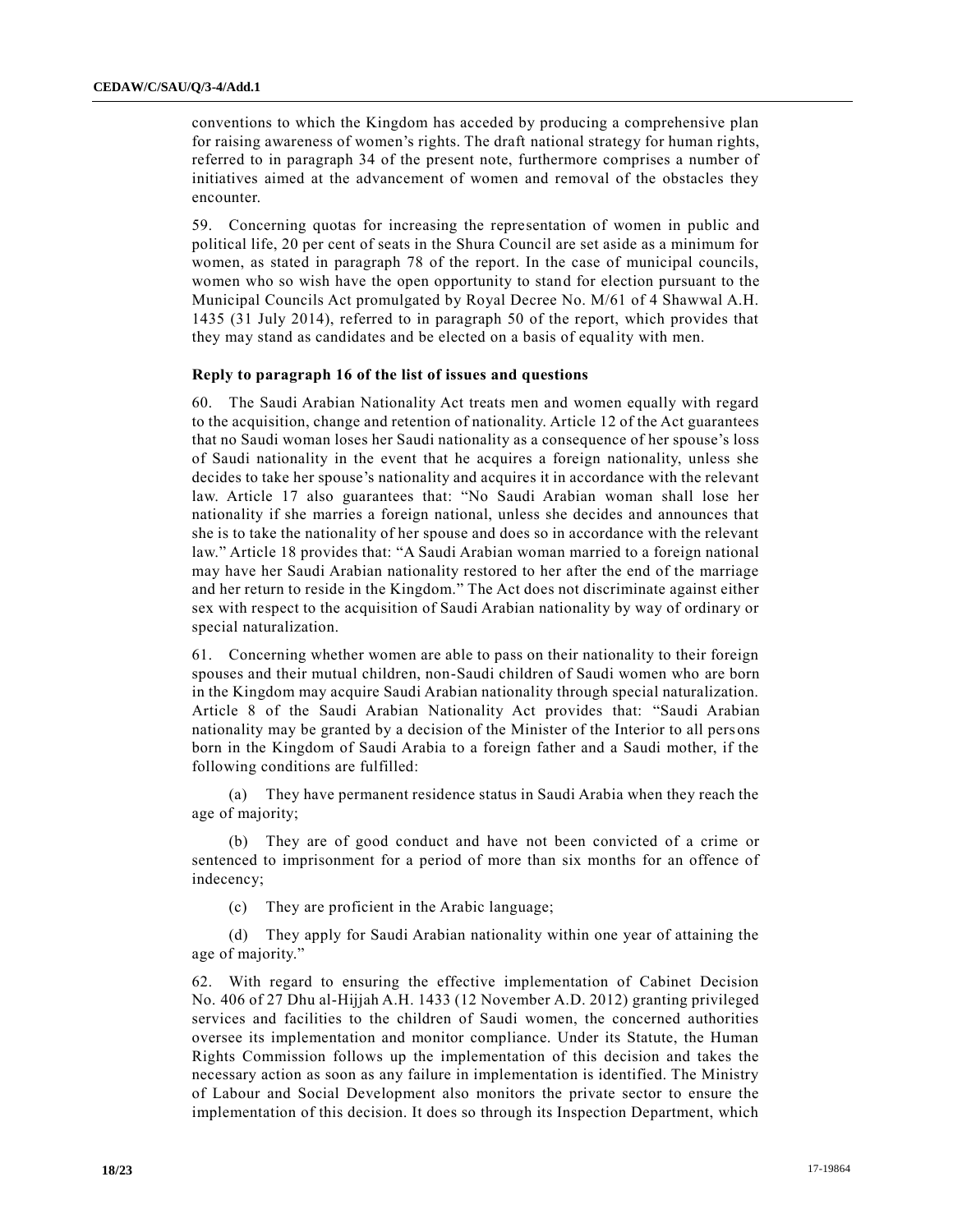deals immediately with any identified failure and imposes the penalties prescribed by law on the employers responsible.

63. In respect of the Kingdom's reservation to article 9, paragraph 2, of the Convention, periodic reviews of regional and international human rights instruments are undertaken and include the reservations expressed by the Kingdom to some of these instruments.

#### **Reply to paragraph 17 of the list of issues and questions**

64. Twenty-five years ago, the illiteracy rate in Saudi Arabia stood at almost 60 per cent, the greater part of which was accounted for by women. By the grace of God and thanks to the efforts to combat illiteracy, the rate had fallen to 5.31 per cent at the end of A.H. 1436 (A.D. 2015) and among women to 8.27 per cent. During the coming years, within the framework of its national vision and relevant strategies and guided by the 2030 Sustainable Development Agenda, the Kingdom will strive to reduce the rate to a minimum by continuing to roll out versatile programmes, such as the Society without Illiteracy and City without Illiteracy programmes, the Caravans of Light project, the Educated Neighbourhood programme and other programmes specifically aimed at women, in the various regions, governorates, main centres and small villages. To the same end, it will also strive to eliminate the dropout rate of girls from school and to provide financial and other incentives to the target groups. The Kingdom has been giving financial bonuses to male and female students alike for some time, in addition to which university education is free of charge.

65. Concerning extracurricular and sporting activities, the Minister of Education issued a decision on 17 Shawwal A.H. 1438 (11 July A.D. 2017) to begin implementing a physical education programme in girls' schools as from the academic year A.H. 1438/39 (A.D. 2017/18). This decision implements one of the goals of Vision 2030 of the Kingdom of Saudi Arabia, which is to increase the percentage of those practising sport. The Saudi Community Sports Federation, chaired by the female deputy of the General Sports Authority, plays a substantial role in enabling members of the public, including women and girls, to engage in sports activities.

66. School curricula and textbooks used in all levels of general education are periodically reviewed to ensure that they fulfil their educational role to the fullest a nd that they contain nothing that could be considered as discrimination against women or as belittling them. A company specializing in the development of education services has been commissioned to review, develop and print teaching curricula as from 2017. The secondary level comprises a number of different systems, including the term system and the course system, which are accessible to all male and female students throughout the Kingdom. The areas of specialization at university are also available to female students on a basis of equality with male students.

67. Vocational programmes take into account the differences between the sexes and are based on the needs of the labour market. In addition to what is mentioned in paragraph 92 of the report, there are hundreds of colleges and institutes in the Kingdom that offer vocational training, with support from the Ministry of Labour and Social Development and the Human Resources Fund.

68. Non-Saudi girls receive a public education (primary, intermediate and secondary), free of charge, on a basis of equality with Saudi girls. In 2016, a total of 345,620 non-Saudi girls were enrolled in the various stages of public education, 16,663 were enrolled in private education, and 146,596 were enrolled in foreign education. Most of them receive grants to continue their education at university. In 2016, the number of females enrolled in Saudi public universities amounted to 24,409. In the case of private university education, there is no discrimination of any kind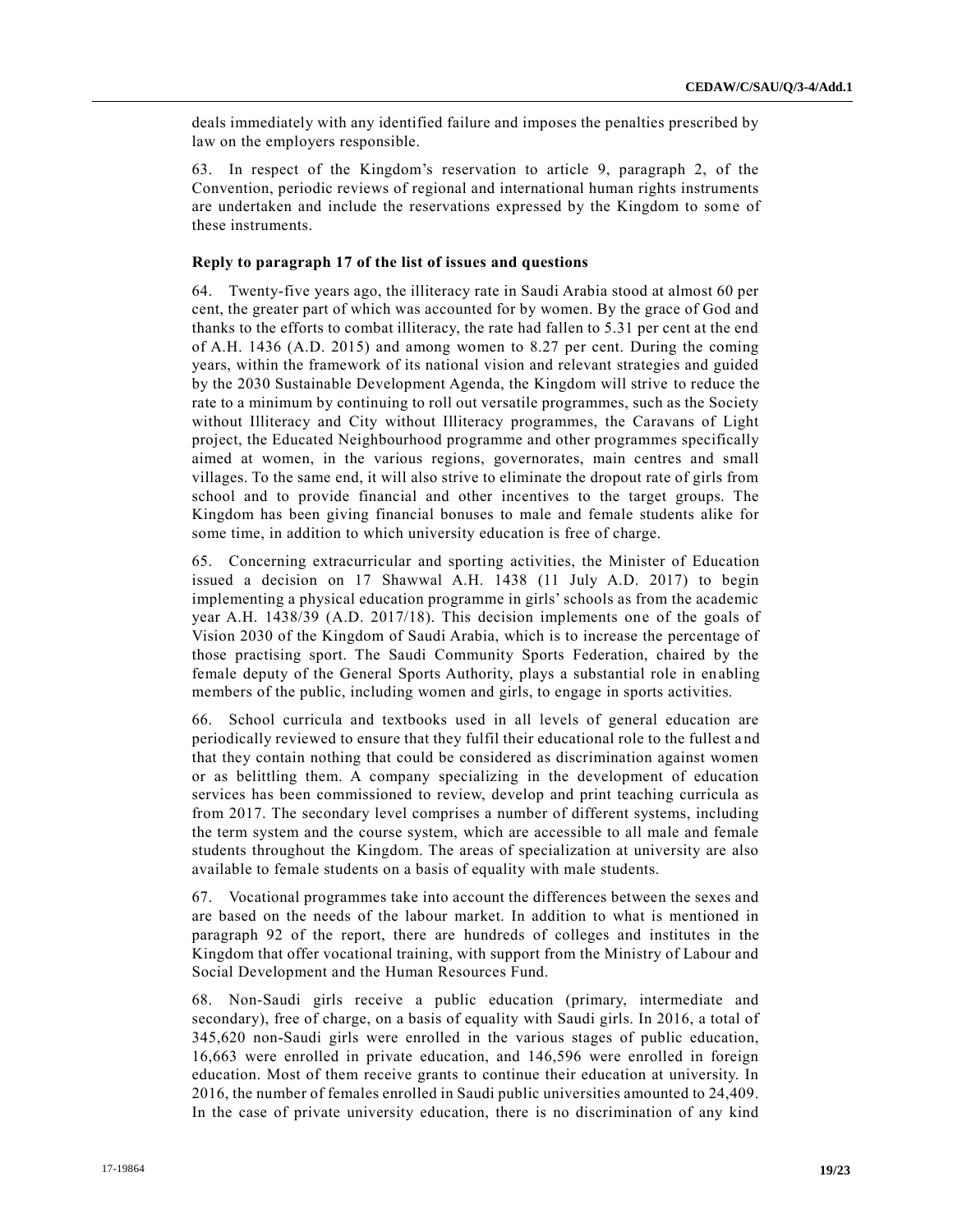between Saudi and non-Saudi girls. In 2016, there were 10,245 non-Saudi females enrolled in private universities.

# **Reply to paragraph 18 of the list of issues and questions**

69. Concerning the national plan launched by the Ministry of Labour and Social Development in order to expand employment opportunities for Saudi women, referred to in paragraph 103 of the report, it is being implemented through programmes aimed at promoting and increasing women's participation in the labour market. Various indicators clearly show the positive results of the plan, including a rise in the percentage of women employed in the private sector (companies, institutions, hospitals and shops) and a growing awareness of women's rights at work in general and within the family in particular. All Saudi women are included under this plan, without discrimination, and those benefiting from it most are women living in remote governorates and villages. There is no gender wage gap in equal work. Wages are furthermore determined on the basis of qualifications and experience, irrespective of gender.

70. Supreme Order No. 33322 of 21 Rajab A.H. 1438 (18 April A.D. 2017), referred to in paragraph 6 of this note, is among the legislative measures aimed at reducing the obstacles to women's participation in the labour market on a basis of equality with men. It contains a number of directives to that end, which include impressing upon all those concerned that there is no requirement to obtain the permission of a woman's guardian when providing services to her or concluding procedures for her. Employers are furthermore obliged to provide transport for female workers, as required under the Labour Code.

71. The Royal Order approving application of the Traffic Act and its implementing regulations, including the issuance of driving licences to males and females alike, was also promulgated, together with the Supreme Order requiring the Ministry of the Interior to draft the bill of law on harassment referred to in paragraph 6 of the present note.

72. Through its Inspection Department, the Ministry of Labour and Social Development ensures that firms employing 50 or more workers fulfil the requirement to provide crèches for the children of female workers. It is empowered to deal with breaches of the requirement immediately and to impose the sanctions prescribed in the Labour Code on the companies concerned.

73. Concerning loans granted to women entrepreneurs, social development loans for women's projects amounted to 21 per cent of all loans, while bank loans in 2014 amounted to 15 per cent of all loans, up from 9.1 per cent of total loans in 2008. It should be noted that the Lending and Savings Bank has been renamed the Social Development Bank.

# **Reply to paragraph 19 of the list of issues and questions**

74. The right to health is a right guaranteed under the Basic Law of Governance, with health care provided to men and women on a basis of equality. Article 31 of the Basic Law provides that: "The State shall be responsible for public health and provide health care for every citizen." Under article 27 of the same Law, the State guarantees the right of citizens and their families in cases of emergency, sickness, incapacity and old age. As clearly detailed in the report, there is no disparity between the sexes in the delivery of health care and there are no laws or practices that allow otherwise. In addition to what is mentioned in the report, the Ministry of Health is currently working to transform hospitals and health centres into government companies in order to enhance efficiency, raise productivity, reduce waste, speed up decision-making and decentralize, thereby improving the quality of health services, This is part of the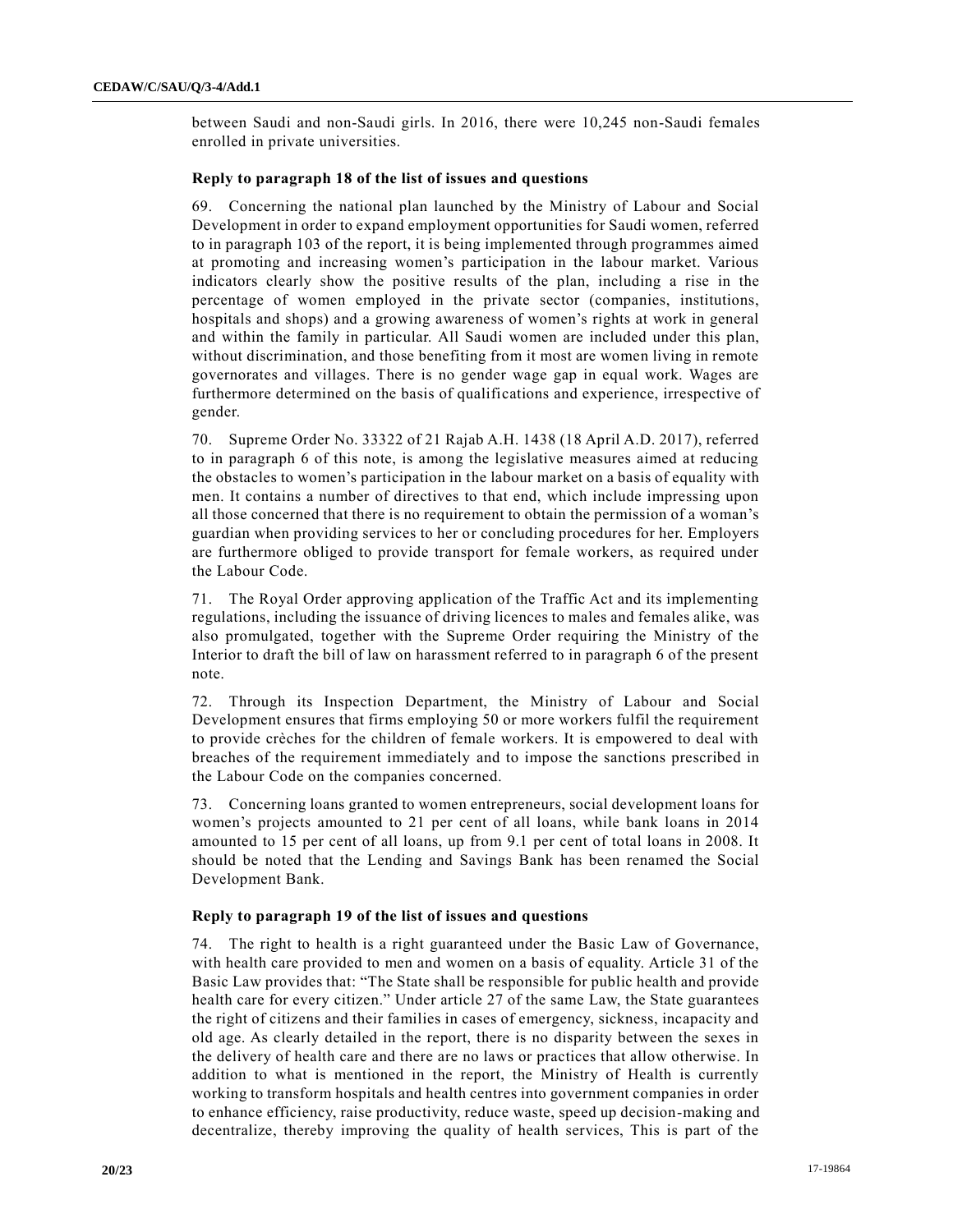National Transformation Programme, which is one of the core programmes of Vision 2030 of the Kingdom of Saudi Arabia.

75. With respect to reproductive health, the report includes information on the services provided, in particular concerning the rise in the proportion of pregnant women receiving care from health professionals from 88 per cent in 1990 to 98 per cent in 2014. A number of reproductive health programmes have been introduced, such as the healthy marriage programme and the advanced pregnancy programme. Abortion without a legitimate reason is prohibited by the Islamic sharia, as it involves the unlawful killing of a person and is a flagrant violation of the right to life. In cases where the mother's life is at risk, the Islamic sharia permits abortion in order to save the mother's life. The Kingdom reiterates its commitment to promoting the right to reproductive health in accordance with the Islamic sharia. Within the reporting period, there have been no cases of women being prosecuted for having undergone an abortion.

76. In respect of education on sexual health, the Ministry of Health and other concerned bodies deliver programmes aimed at promoting awareness among girls who are to be married. These programmes cover social, health, psychological and other topics. Through their courses and curricula, schools and universities also play their part in promoting awareness of rights and duties within marriage and in the family.

77. Concerning cancer prevention programmes, the Ministry of Health has introduced a breast cancer screening programme and a programme for preventing chronic disease and cancer and avoiding cancer-causing agents. A screening clinic has also been established to detect various diseases, among them breast cancer, including by mammogram.

78. Concerning female genital mutilation, please refer to paragraph 41 of the present note.

# **Reply to paragraph 20 of the list of issues and questions**

79. With reference to paragraph 23 of the report, the sponsor is a concept that no longer exists in the Kingdom. The legal relationship between workers and employers is contractual. As part of its consideration of treaty body recommendations, the Kingdom is reviewing the current situation of migrant workers, including those employed in domestic service, in terms of the linkage of their services with employers. The abuses and violations to which the Committee refers in its observation are dealt with in accordance with the relevant laws indicated in the report and the present note. These include the Trafficking in Persons Act, which prescribes deterrent penalties of up to 15 years' imprisonment and a fine of SR 1 million, and the Regulations on Domestic Workers. Concerning the Committee's request for clarification concerning the inclusion of female domestic workers within the ambit of the Labour Code, that objective was realized with the promulgation of the Regulation on Domestic Workers, which contain provisions guaranteeing the rights of this category of workers and protecting them from the abuses and violations mentioned by the Committee. This Regulation is consistent with the relevant international standards. Nonetheless, it is periodically reviewed by the relevant authorities, including the Ministry of Labour and Social Development and the Human Rights Commission, as are all laws and regulations relating to human rights.

80. With regard to proactive measures to intensify efforts to prevent the abuse of migrant workers, numerous preventive steps have been taken, such as the awarenessraising undertaken by the Ministry of Labour and Social Development, the Human Rights Commission, the National Society for Human Rights and other relevant civil society institutions. The Committee on Trafficking in Persons also works to identify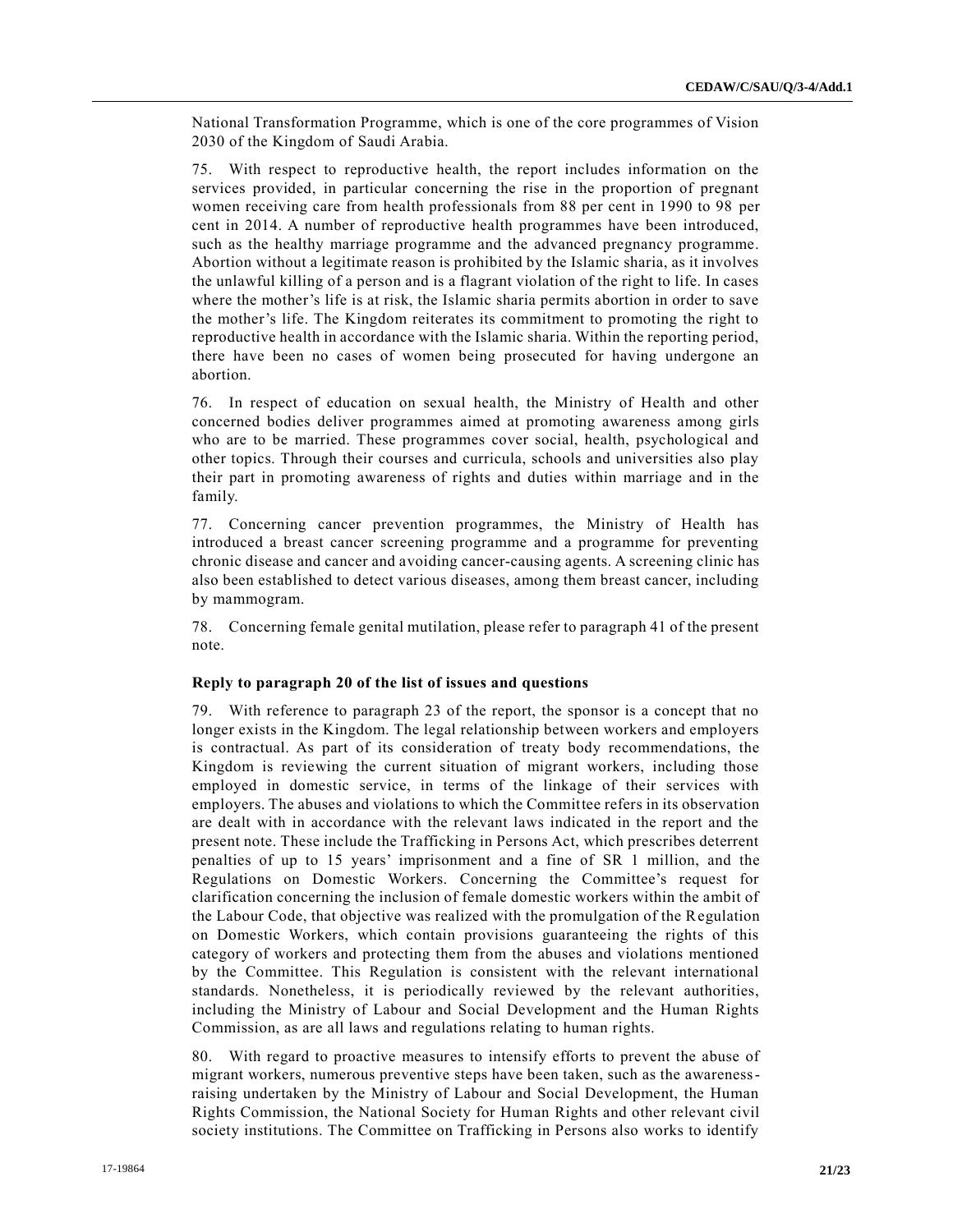and address the underlying causes of offences involving economic and sexual exploitation, while both the Inspection Department of the Ministry of Labour and Social Development and the Human Rights Commission play a part in monitoring. In recognition of the fact that ill-treatment, exploitation, violence and other abuses directed at foreign female workers, in particular domestic workers, may go unaccounted for, various measures have been taken to curb such types of abuse. In particular, multilingual awareness campaigns in the media and on social networks have been intensified, booklets and leaflets have been published to inform female workers about the remedies available in the event that any of their rights are violated, including the reporting mechanism, access to legal and translation assistance, legal recourse and the like. Swift and effective action is also taken in response to any abuse circulating on social networking sites. Female domestic workers contracted by individuals receive free medical care in government hospitals and health centres and those contracted by companies are covered by the Health Insurance Act, which obliges employers to provide health insurance for their employees.

81. Measures taken by the concerned authorities to enforce the ban on the retention of workers' passports pursuant to Cabinet Decision No. 166, referred to in paragraph 23 of the report, include monitoring, receiving complaints and carrying out inspections. The Ministry of Labour and Social Development imposes the statutory fine on those who violate the ban.

82. The information requested on the number of cases involving trafficking of female domestic workers and use of violence against them is covered by the statistics set out in paragraph 62.

83. Concerning the International Convention on the Protection of the Rights of Migrant Workers and Members of Their Families and the Domestic Workers Convention, 2011 (No. 189), of the International Labour Organization, the international instruments to which the Kingdom has not acceded are periodically reviewed.

#### **Reply to paragraph 21 of the list of issues and questions**

84. The legal provisions in force in the Kingdom do not discriminate against women. Men and women are equal before the law. Testimony is generally governed, in accordance with the Islamic sharia, by a number of rules and conditions, be the witness a man or a woman. As in the case of other evidence, it is subject to judicial discretion.

85. With regard to the right of women to freedom of movement, their right to obtain a passport, travel outside the country and leave detention centres, prisons or shelters, and the ban on women from driving, please refer to paragraphs 20, 50, 58, 60 and 70 of the present note.

# **Reply to paragraph 22 of the list of issues and questions**

86. In the Kingdom, personal status matters, including those referred to by the Committee in its observation (inheritance, polygamy, custody, marriage and divorce), are subject to the provisions of the Islamic sharia, which includes no discrimination that would have the effect of hampering or lessening the recognition of women's human rights. As to male guardianship over women, it has nothing to do with marriage. The Islamic sharia instead imposes male guardianship over women in marriage on the basis of a number of considerations primarily aimed at protecting women. Concerning a daughter's share of inheritance if she has one or more brothers, it is one half of her brother's share.